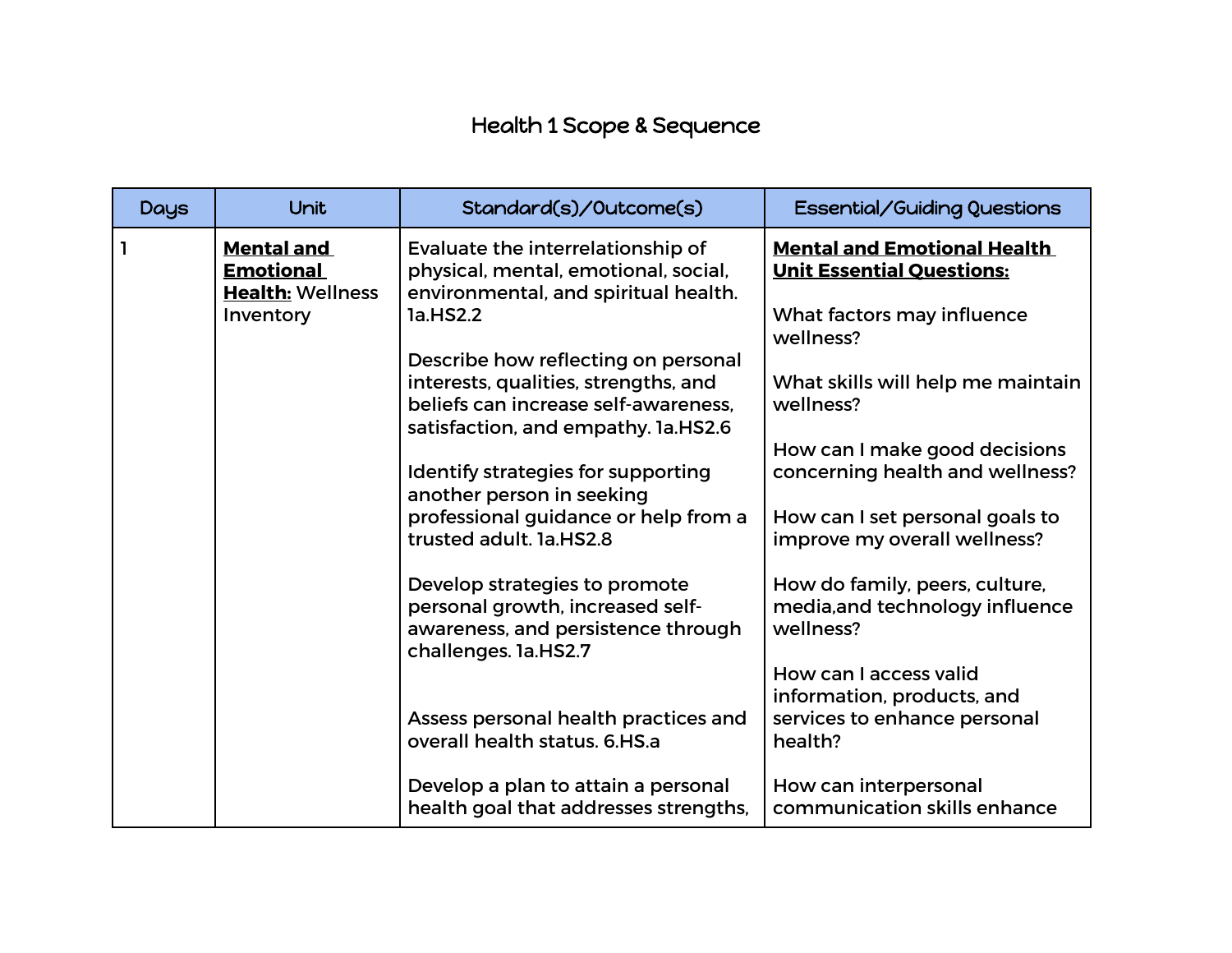|              |                                  | needs, and risks, 6.HS.b                                                                                                      | health and reduce health risks?                                                             |
|--------------|----------------------------------|-------------------------------------------------------------------------------------------------------------------------------|---------------------------------------------------------------------------------------------|
|              |                                  | Implement strategies and monitor<br>progress in achieving a personal<br>health goal. 6.HS.c                                   | How can I use goal-setting to<br>enhance health?                                            |
|              |                                  | Determine when professional health<br>services may be required. 3.HS.d                                                        | How can I practice health<br>enhancing behaviors and avoid<br>or reduce risks to my health? |
|              |                                  | Analyze how peers influence healthy<br>and unhealthy behaviors. 2.HS.c                                                        | How can I advocate for personal,<br>family, and community health?                           |
|              |                                  | Analyze personal stressors at home,<br>in school, and with friends, 1a.HS2.9                                                  |                                                                                             |
| $\mathbf{I}$ | <b>Stress</b><br>Management      | Demonstrate strategies to prevent,<br>manage, or resolve interpersonal<br>conflicts without harming self or<br>others. 4.HS.c |                                                                                             |
|              |                                  | Determine when professional health<br>services may be required. 3.HS.d                                                        |                                                                                             |
|              |                                  | Analyze how peers influence healthy<br>and unhealthy behaviors. 2.HS.c                                                        |                                                                                             |
|              |                                  | Analyze personal stressors at home,<br>in school, and with friends, 1a.HS2.9                                                  |                                                                                             |
| 1            | <b>Anxiety and</b><br>Depression | Demonstrate strategies to prevent,<br>manage, or resolve interpersonal<br>conflicts without harming self or                   |                                                                                             |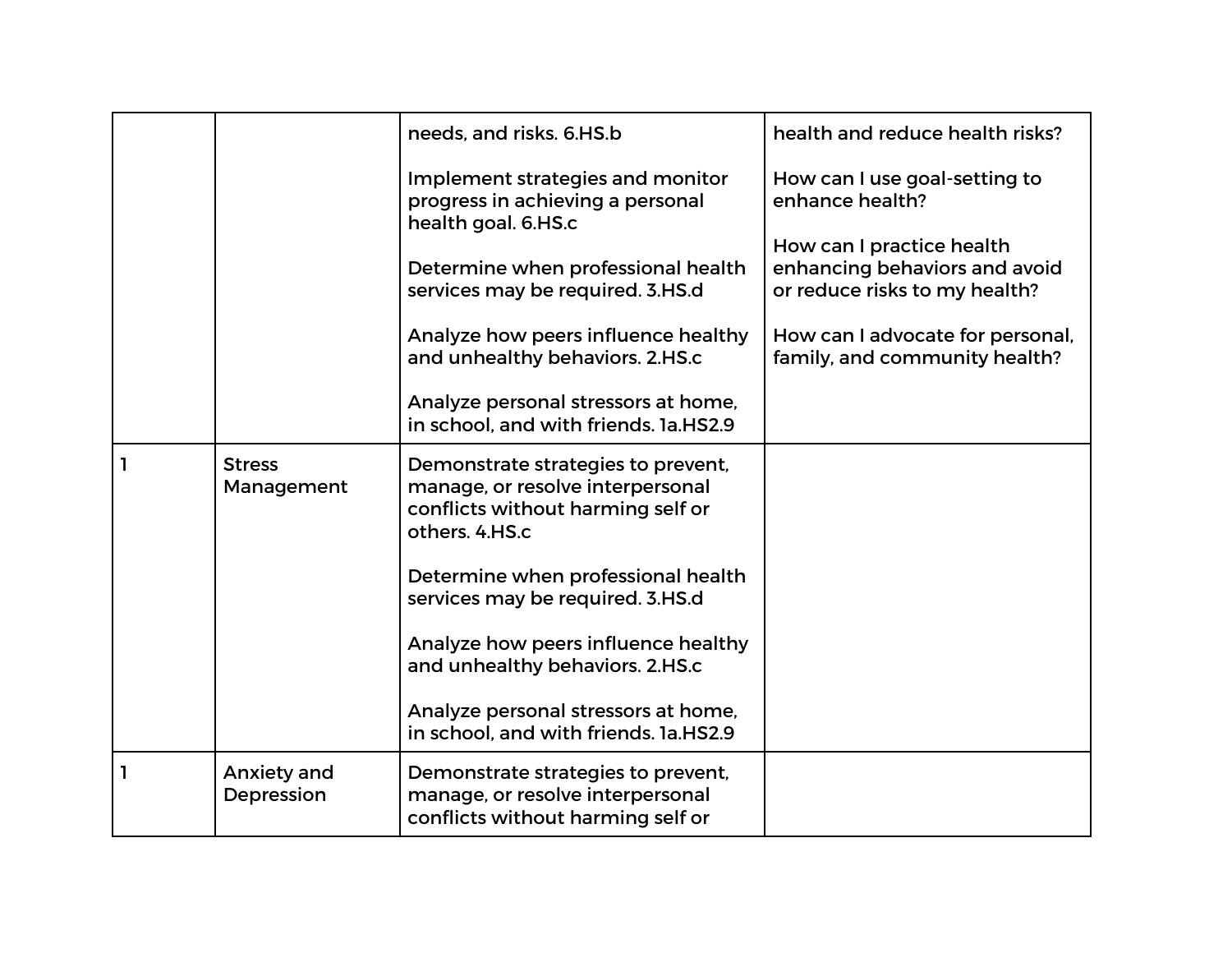|    |                | others. 4.HS.c                                                                                                                     |  |
|----|----------------|------------------------------------------------------------------------------------------------------------------------------------|--|
|    |                | Determine when professional health<br>services may be required. 3.HS.d                                                             |  |
|    |                | Analyze how peers influence healthy<br>and unhealthy behaviors. 2.HS.c                                                             |  |
|    |                | Identify strategies for supporting<br>another person in seeking<br>professional guidance or help from a<br>trusted adult. 1a.HS2.8 |  |
|    |                | Evaluate personal stressors at home,<br>in school, and with friends, 1a.HS2.9                                                      |  |
|    |                | Analyze the causes, symptoms, and<br>effects of anxiety. 1a.HS2.10                                                                 |  |
|    |                | Analyze effective strategies for<br>dealing with stress, anxiety, and<br>anger. la.HS2.11                                          |  |
|    |                | Analyze impulsive behaviors and<br>strategies for managing them.<br>1a.HS2.12                                                      |  |
|    |                | Analyze the causes, symptoms, and<br>effects of depression. 1aHS1.13                                                               |  |
| П. | <b>Suicide</b> | Demonstrate strategies to prevent,                                                                                                 |  |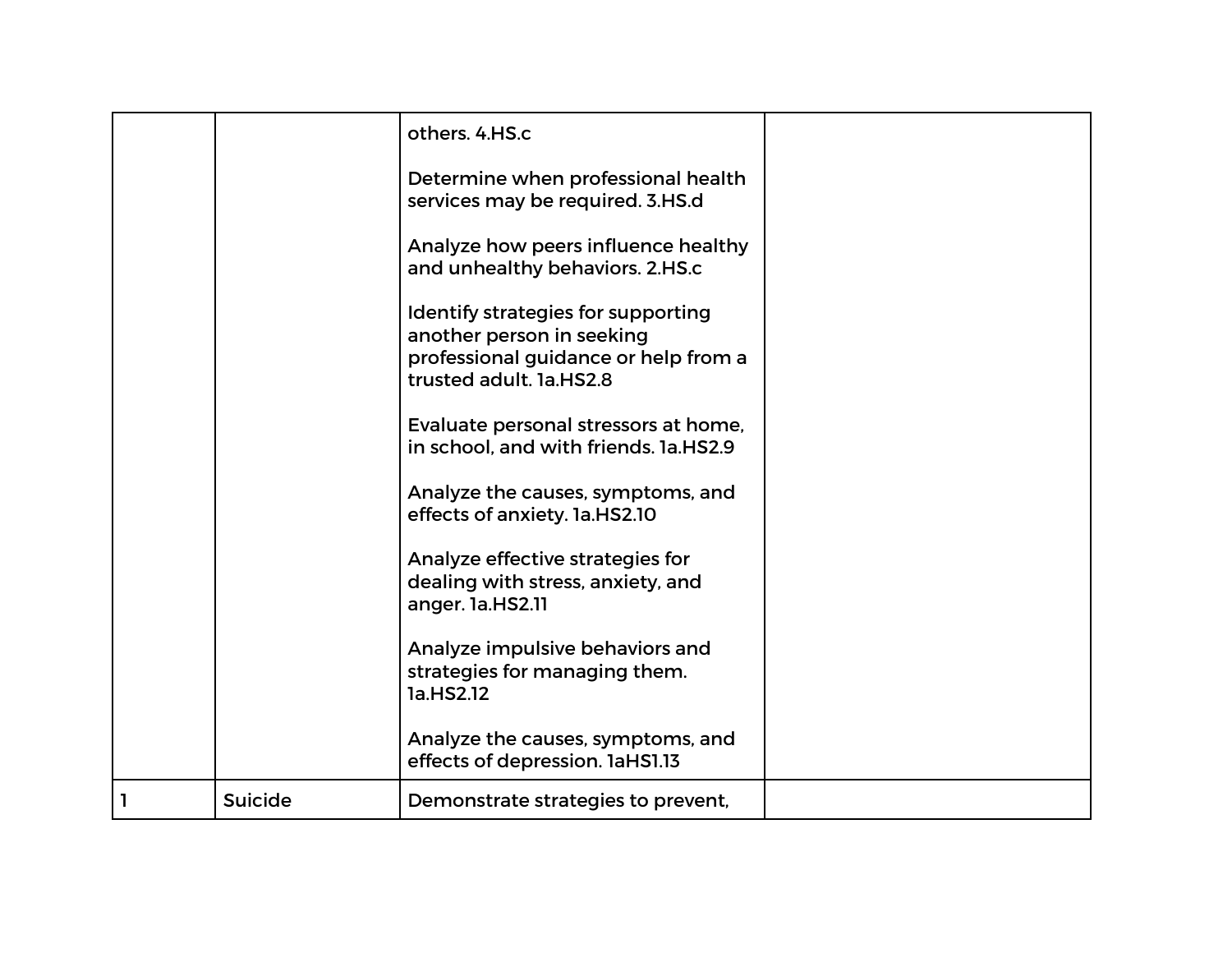|   | Prevention        | manage, or resolve interpersonal<br>conflicts without harming self or<br>others. 4.HS.c                                                                         |  |
|---|-------------------|-----------------------------------------------------------------------------------------------------------------------------------------------------------------|--|
|   |                   | Use resources from home, school,<br>and community that provide valid<br>health information, 3.HS.b                                                              |  |
|   |                   | Determine when professional health<br>services may be required. 3.HS.d                                                                                          |  |
|   |                   | Analyze how peers influence healthy<br>and unhealthy behaviors. 2.HS.c                                                                                          |  |
|   |                   | Identify strategies for supporting<br>another person in seeking<br>professional guidance or help from a<br>trusted adult. 1a.HS2.8                              |  |
|   |                   | Summarize the signs and symptoms<br>of people who are in danger of<br>hurting themselves or others and<br>demonstrate how to tell a trusted<br>adult. 1a.HS2.14 |  |
| 1 | <b>Body Image</b> | Demonstrate strategies to prevent,<br>manage, or resolve interpersonal<br>conflicts without harming self or<br>others. 4.HS.c                                   |  |
|   |                   | Determine when professional health                                                                                                                              |  |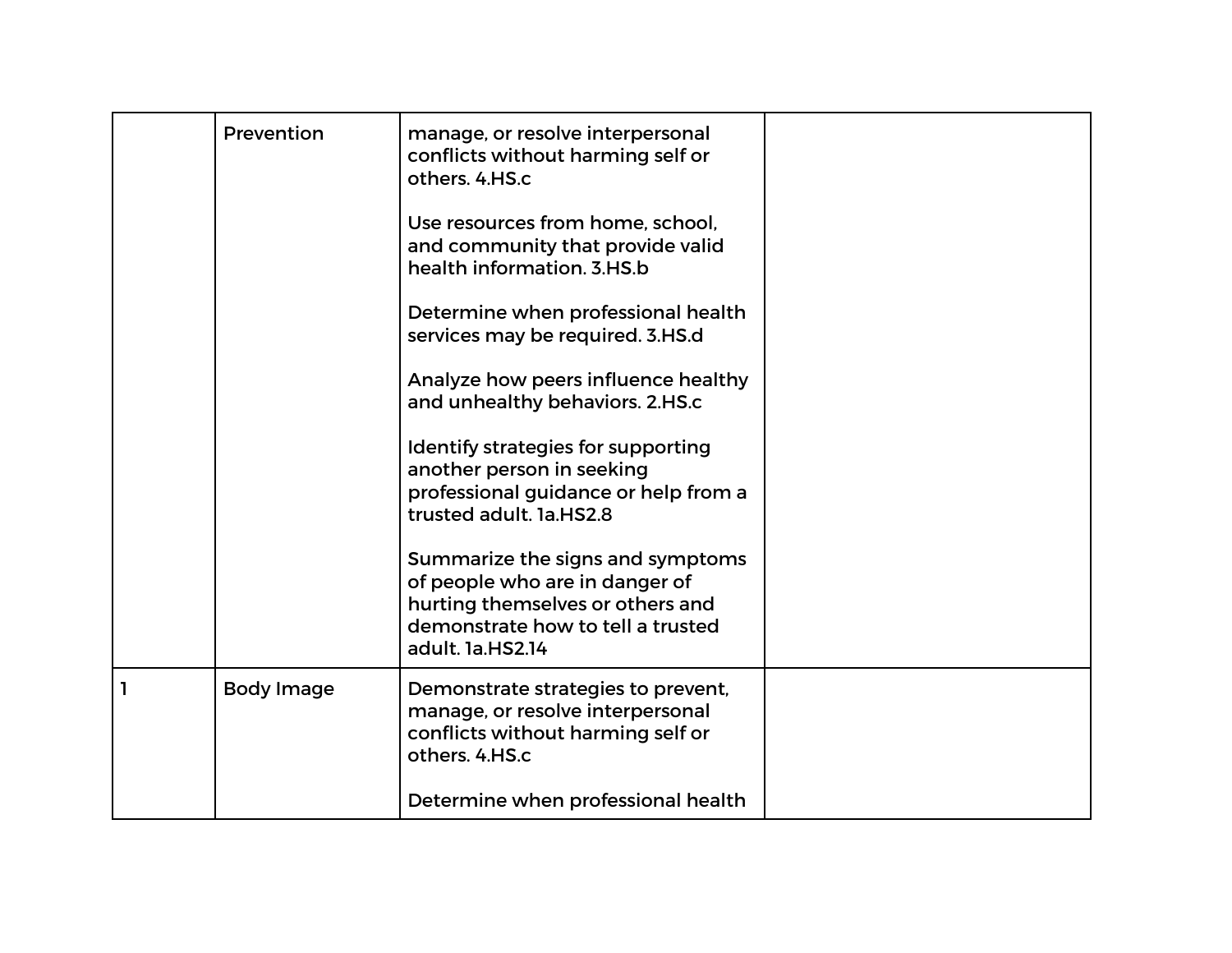|                |                                               | services may be required. 3.HS.d                                                                                                   |  |
|----------------|-----------------------------------------------|------------------------------------------------------------------------------------------------------------------------------------|--|
|                |                                               | Summarize the importance of a<br>positive body image and its<br>implications on mental and physical<br>wellness, 1aHS1.17          |  |
|                |                                               | Analyze how peers influence healthy<br>and unhealthy behaviors. 2.HS.c                                                             |  |
|                |                                               | Identify strategies for supporting<br>another person in seeking<br>professional guidance or help from a<br>trusted adult. 1a.HS2.8 |  |
| $\overline{2}$ | <b>Billboard and</b><br>Writing<br>Assessment | Utilize accurate peer and societal<br>norms to formulate a health<br>enhancing message. 8.HS.a                                     |  |
|                |                                               | Work cooperatively as an advocate<br>for improving personal, family, and<br>community health. 8.HS.c                               |  |
|                |                                               | Adapt health messages and<br>communication techniques to a<br>specific target audience. 8.HS.d                                     |  |
|                |                                               | Use resources from home, school,<br>and community that provide valid<br>health information, 3.HS.b                                 |  |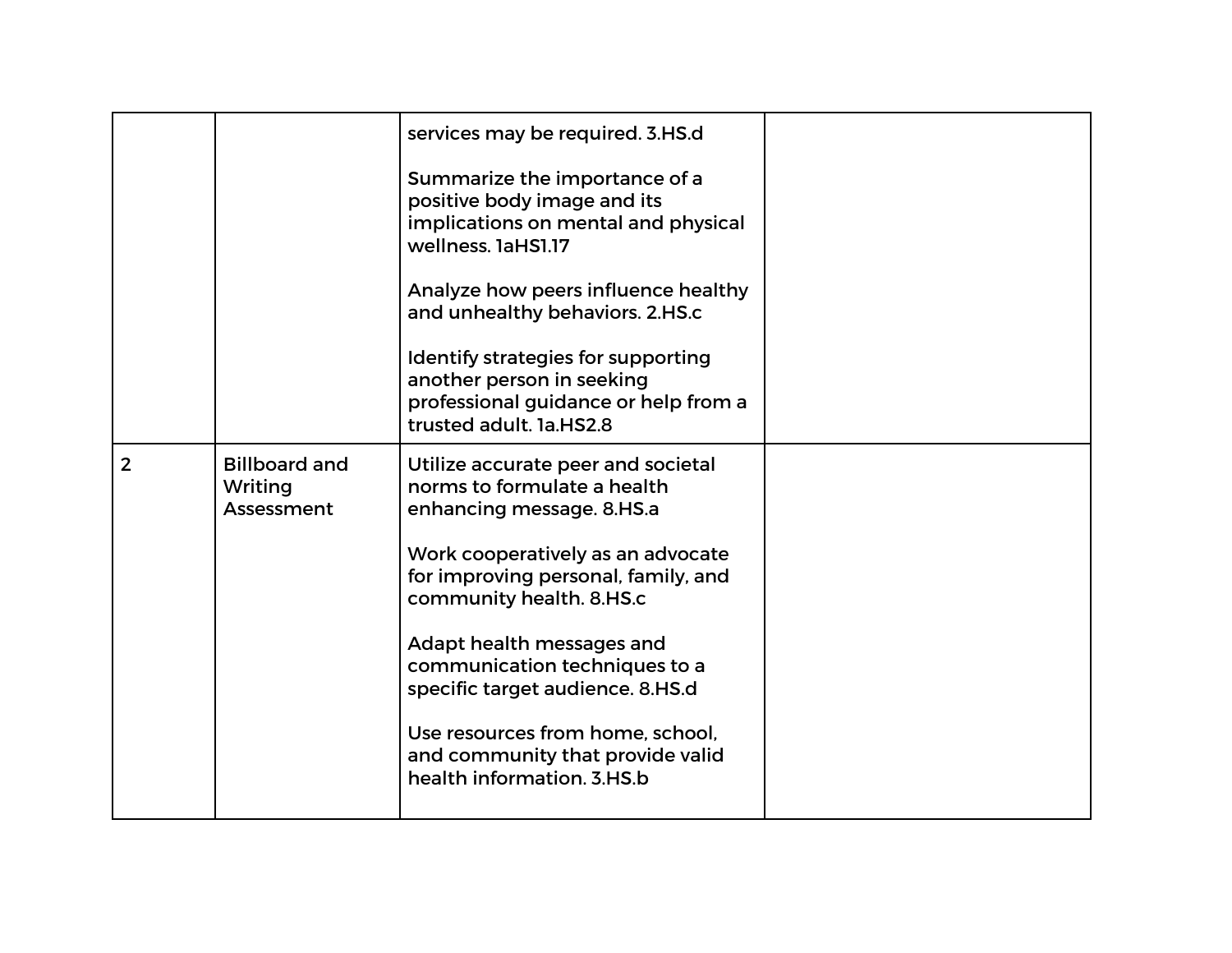|   |                                                                             | <b>Access valid and reliable health</b><br>products and services. 3.HS.e                                                                                                                                                                                                                                                                                                                                                                                                                                                                                                                                                   |                                   |
|---|-----------------------------------------------------------------------------|----------------------------------------------------------------------------------------------------------------------------------------------------------------------------------------------------------------------------------------------------------------------------------------------------------------------------------------------------------------------------------------------------------------------------------------------------------------------------------------------------------------------------------------------------------------------------------------------------------------------------|-----------------------------------|
| 1 | Mental and<br><b>Emotional Test</b><br>Review                               |                                                                                                                                                                                                                                                                                                                                                                                                                                                                                                                                                                                                                            |                                   |
| 1 | Mental and<br><b>Emotional/Wellne</b><br>ss Test or Project<br>for Wellness | Develop a plan to attain a personal<br>health goal that addresses strengths,<br>needs, and risks. 6.HS.b<br><b>Examine barriers that can hinder</b><br>healthy decision-making. 5.HS.a<br>Utilize skills for communicating<br>effectively with family, peers, and<br>others to enhance health, 4.HS.a<br>Evaluate the effectiveness of health<br>related decisions. 5.HS.g<br>Defend the healthy choice when<br>making decisions. 5.HS.f<br>Use resources from home, school,<br>and community that provide valid<br>health information, 3.HS.b<br><b>Access valid and reliable health</b><br>products and services. 3.HS.e |                                   |
| 1 | <b>Substance Abuse</b>                                                      | Differentiate between proper use and                                                                                                                                                                                                                                                                                                                                                                                                                                                                                                                                                                                       | <b>Substance Abuse Prevention</b> |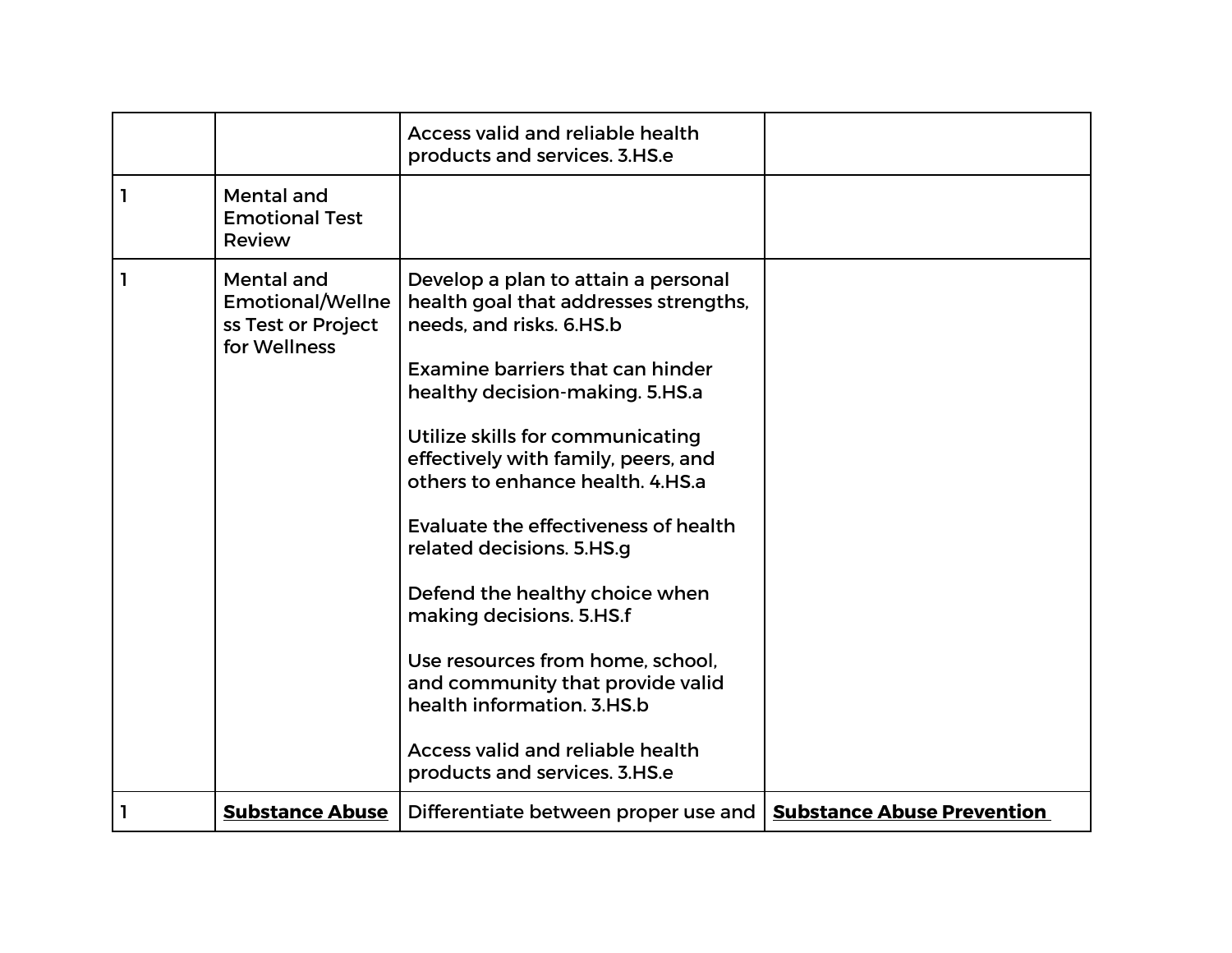| <b>Prevention</b><br><b>Medication</b> | abuse of over-the-counter and<br>prescription medicines. 1b.HS1.1                                             | <b>Unit Essential Questions:</b><br>How can I make good decisions                                           |
|----------------------------------------|---------------------------------------------------------------------------------------------------------------|-------------------------------------------------------------------------------------------------------------|
|                                        | Demonstrate refusal, negotiation,<br>and collaboration skills to enhance<br>health and avoid or reduce health | concerning substance abuse<br>prevention?                                                                   |
|                                        | risks, 4.HS.b<br>Use resources from home, school,                                                             | How can I set personal goals to<br>maintain a healthy lifestyle?                                            |
|                                        | and community that provide valid<br>health information, 3.HS.b                                                | How do family, peers, culture,<br>media, and technology influence<br>my choices?                            |
|                                        | Analyze how peers influence healthy<br>and unhealthy behaviors. 2.HS.c                                        | How can I access valid<br>information, products, and                                                        |
|                                        |                                                                                                               | services to enhance personal<br>health and avoid substance use?                                             |
|                                        |                                                                                                               | How can interpersonal<br>communication skills enhance<br>health and reduce the risk of<br>using substances? |
|                                        |                                                                                                               | How can I use goal-setting to<br>enhance health and avoid<br>substances?                                    |
|                                        |                                                                                                               | How can I practice health<br>enhancing behaviors and avoid<br>or reduce risks to my health?                 |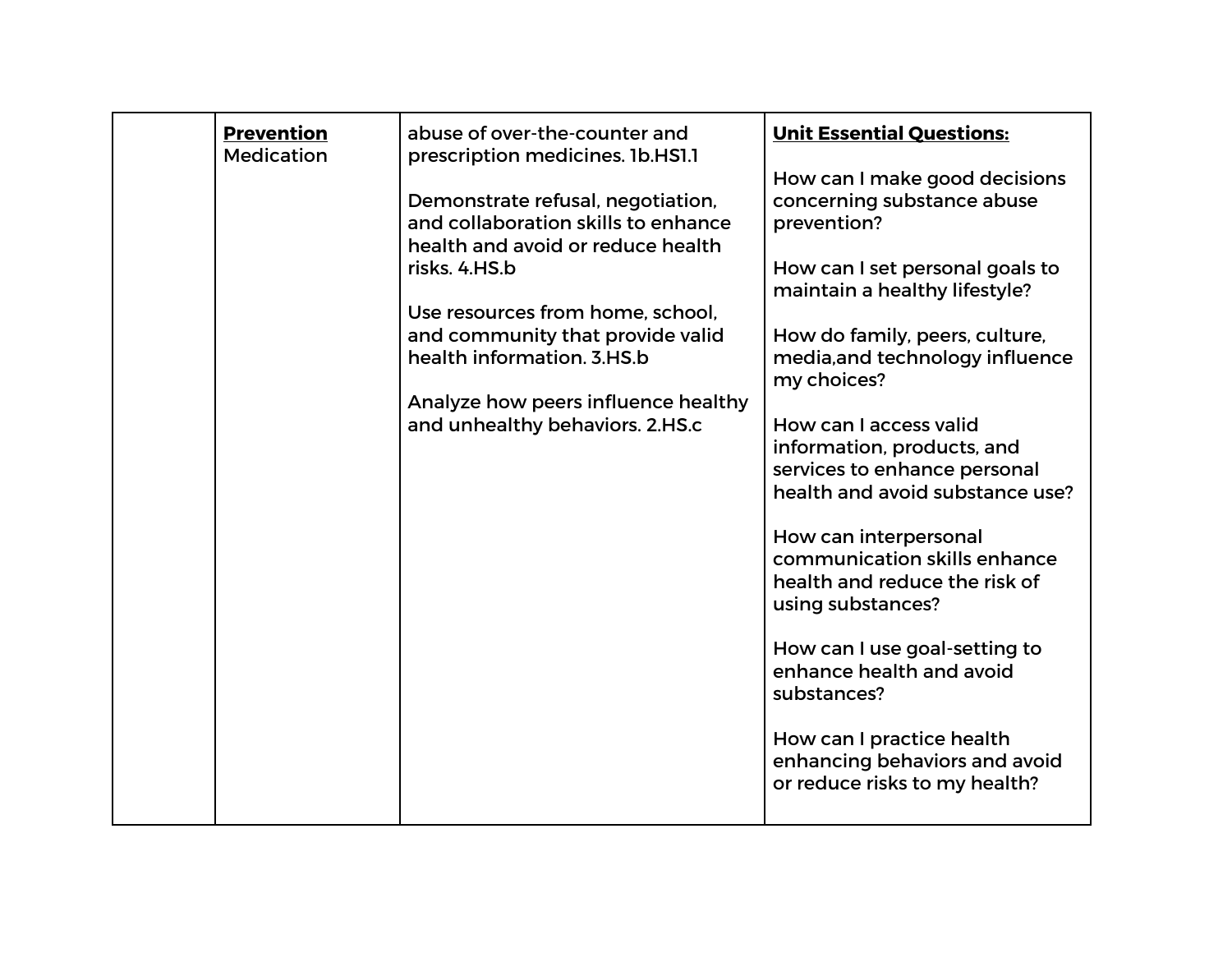|                |                                    |                                                                                                                                                                                                                                                                                                                                                                                                                                            | How can I advocate for personal,<br>family, and community health? |
|----------------|------------------------------------|--------------------------------------------------------------------------------------------------------------------------------------------------------------------------------------------------------------------------------------------------------------------------------------------------------------------------------------------------------------------------------------------------------------------------------------------|-------------------------------------------------------------------|
|                | Tobacco, Alcohol,<br>Drug Flipbook | Summarize the harmful short- and<br>long-term physical, psychological,<br>and social effects of using alcohol,<br>nicotine products, marijuana<br>products, performance-enhancing<br>substances, opioids (including the<br>lethal effects of fentanyl), and other<br>trending drugs or substances.<br>1b.HS1.5<br>Identify community resources for<br>substance use/abuse and how to<br>help a person who is addicted.<br>1b.HS1.7         |                                                                   |
| $\overline{2}$ | <b>Nicotine</b>                    | Analyze situations that could lead to<br>the use of alcohol, opioids, nicotine<br>products, marijuana products,<br>performance-enhancing substances,<br>and other trending drugs or<br>substances. 1b.HS1.2<br>Recognize the dangers of riding with<br>a driver who has been using alcohol,<br>opioids, nicotine products, marijuana<br>products, performance enhancing<br>substances, and other trending drugs<br>or substances. 1b.HS1.3 |                                                                   |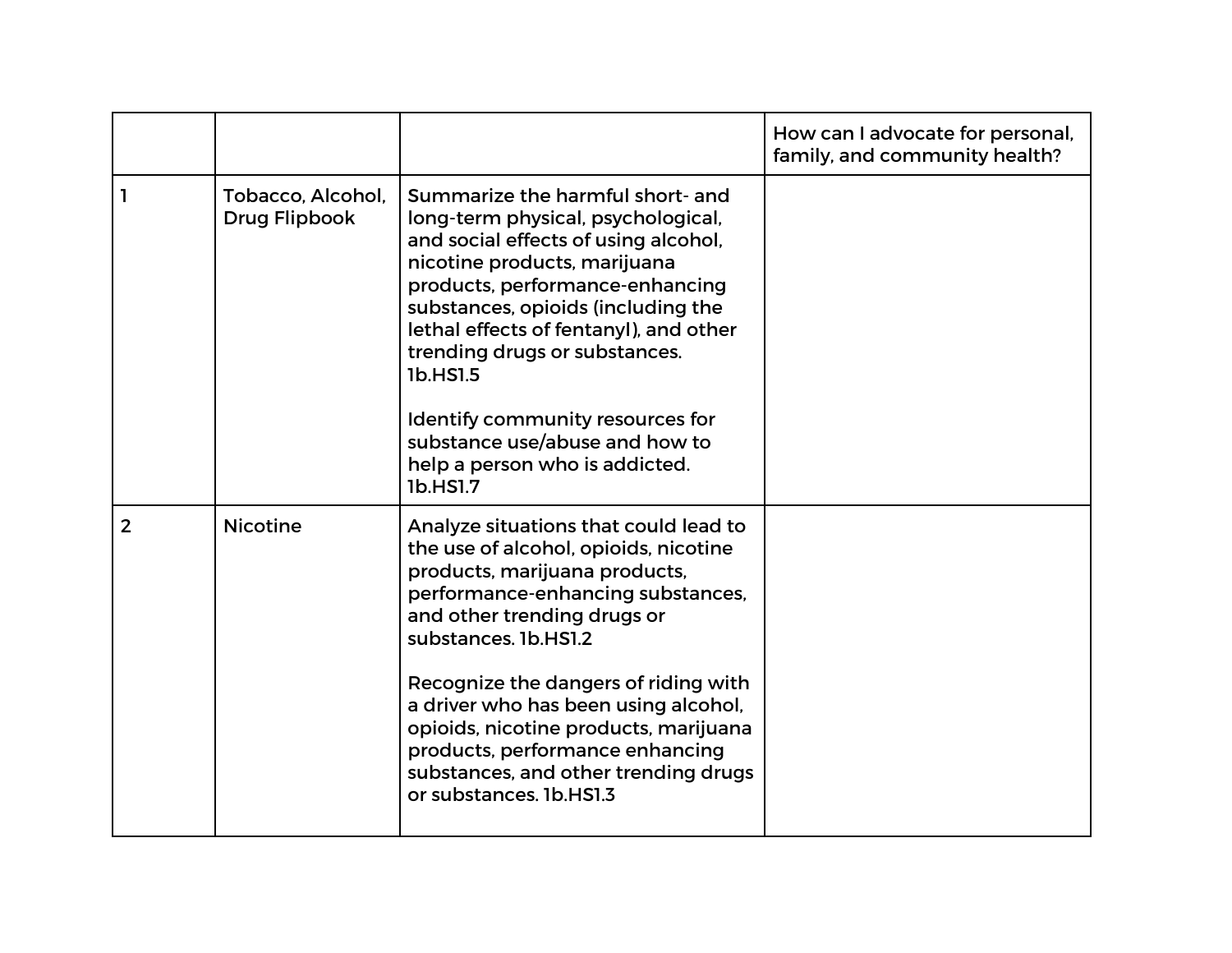|  | Describe the dangers of using drugs<br>or substances in combination.<br>1b.HS1.4                                                                                                                                                                                                                               |  |
|--|----------------------------------------------------------------------------------------------------------------------------------------------------------------------------------------------------------------------------------------------------------------------------------------------------------------|--|
|  | Summarize the harmful short- and<br>long-term physical, psychological,<br>and social effects of using alcohol,<br>nicotine products, marijuana<br>products, performance-enhancing<br>substances, opioids (including the<br>lethal effects of fentanyl), and other<br>trending drugs or substances.<br>1b.HS1.5 |  |
|  | Describe the effects of using alcohol,<br>opioids, nicotine products, marijuana<br>products, and other trending drugs<br>or substances on school<br>performance, job performance, job<br>absenteeism, and job loss. 1b.HS1.6                                                                                   |  |
|  | Demonstrate refusal, negotiation,<br>and collaboration skills to enhance<br>health and avoid or reduce health<br>risks, 4.HS.b                                                                                                                                                                                 |  |
|  | Use resources from home, school,<br>and community that provide valid<br>health information. 3.HS.b                                                                                                                                                                                                             |  |
|  | Analyze how peers influence healthy                                                                                                                                                                                                                                                                            |  |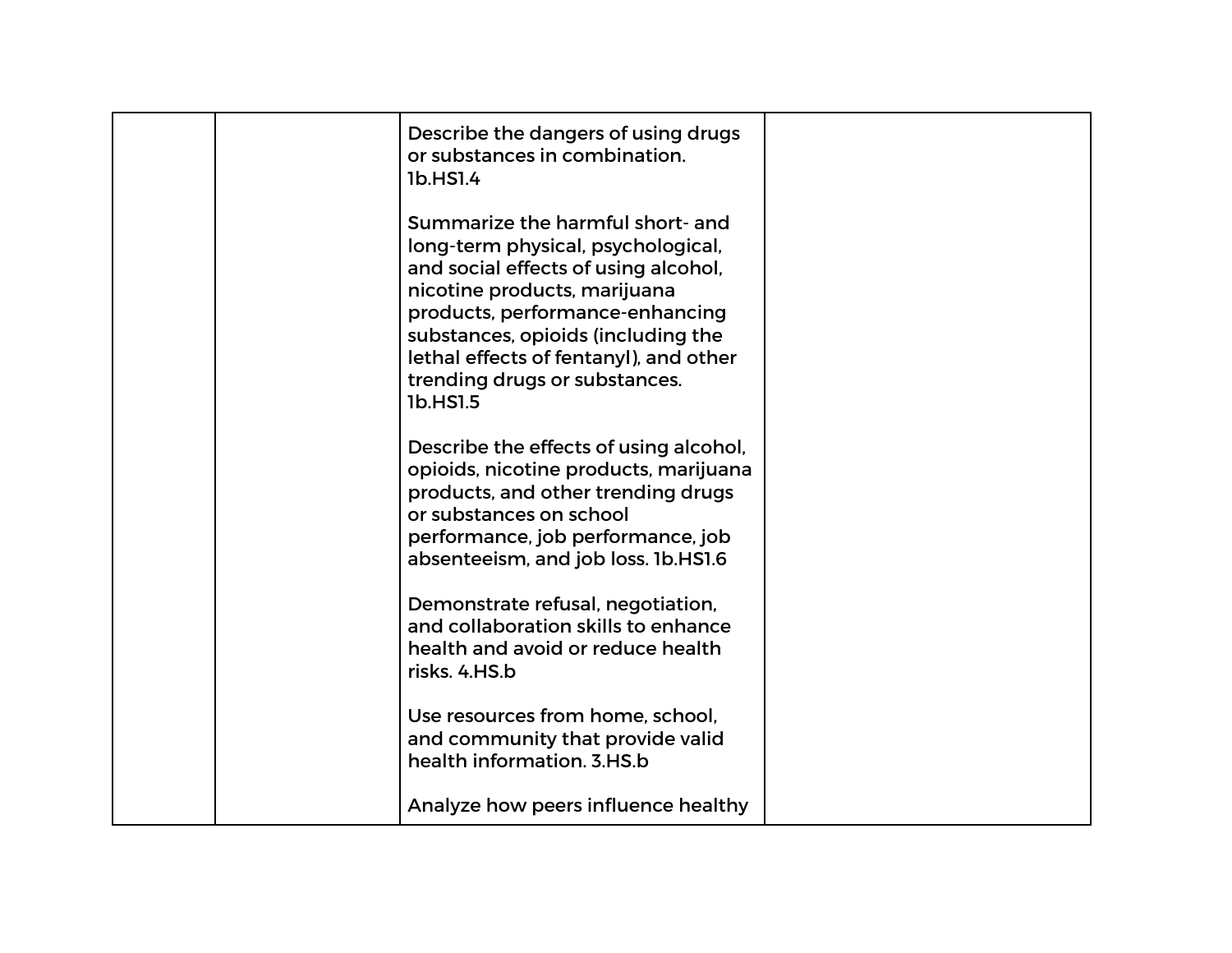|   |         | and unhealthy behaviors. 2.HS.c                                                                                                                                                                                                                                                                                                                                                                                                                                                                                                                                                                                                                                                                                                                                                                                                                  |  |
|---|---------|--------------------------------------------------------------------------------------------------------------------------------------------------------------------------------------------------------------------------------------------------------------------------------------------------------------------------------------------------------------------------------------------------------------------------------------------------------------------------------------------------------------------------------------------------------------------------------------------------------------------------------------------------------------------------------------------------------------------------------------------------------------------------------------------------------------------------------------------------|--|
| 3 | Opioids | Analyze situations that could lead to<br>the use of alcohol, opioids, nicotine<br>products, marijuana products,<br>performance-enhancing substances,<br>and other trending drugs or<br>substances. 1b.HS1.2<br>Recognize the dangers of riding with<br>a driver who has been using alcohol,<br>opioids, nicotine products, marijuana<br>products, performance enhancing<br>substances, and other trending drugs<br>or substances. 1b.HS1.3<br>Describe the dangers of using drugs<br>or substances in combination.<br>1b.HS1.4<br>Summarize the harmful short- and<br>long-term physical, psychological,<br>and social effects of using alcohol,<br>nicotine products, marijuana<br>products, performance-enhancing<br>substances, opioids (including the<br>lethal effects of fentanyl), and other<br>trending drugs or substances.<br>1b.HS1.5 |  |
|   |         |                                                                                                                                                                                                                                                                                                                                                                                                                                                                                                                                                                                                                                                                                                                                                                                                                                                  |  |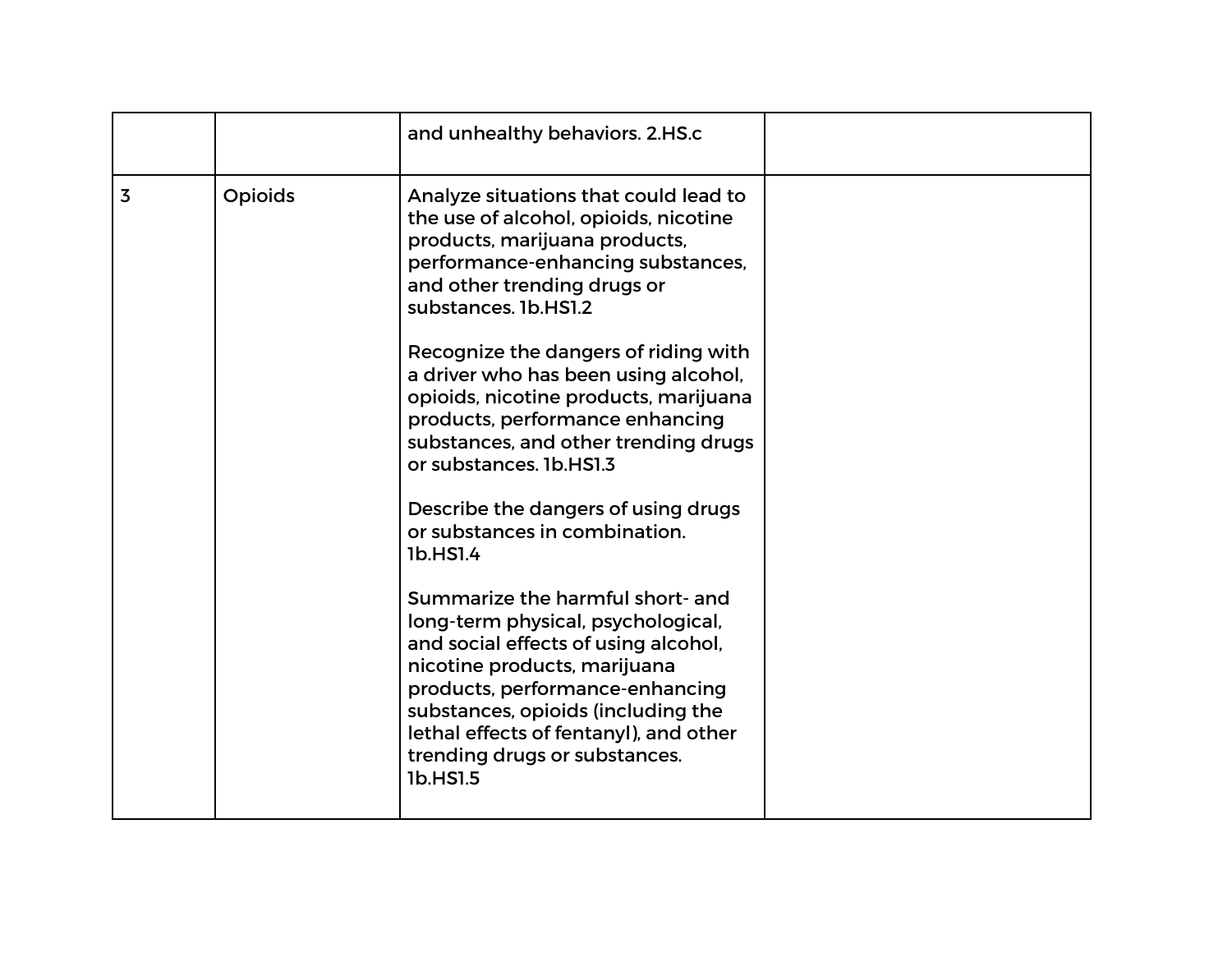|                                        | Describe the effects of using alcohol,<br>opioids, nicotine products, marijuana<br>products, and other trending drugs<br>or substances on school<br>performance, job performance, job<br>absenteeism, and job loss. 1b.HS1.6<br>Demonstrate refusal, negotiation,<br>and collaboration skills to enhance<br>health and avoid or reduce health<br>risks. 4.HS.b<br>Use resources from home, school,<br>and community that provide valid<br>health information, 3.HS.b<br>Analyze how peers influence healthy |  |
|----------------------------------------|-------------------------------------------------------------------------------------------------------------------------------------------------------------------------------------------------------------------------------------------------------------------------------------------------------------------------------------------------------------------------------------------------------------------------------------------------------------------------------------------------------------|--|
|                                        | and unhealthy behaviors. 2.HS.c                                                                                                                                                                                                                                                                                                                                                                                                                                                                             |  |
| <b>First Responder</b><br>and Naloxone | Identify community resources for<br>substance use/abuse and how to<br>help a person who is addicted.<br>1b.HS1.7                                                                                                                                                                                                                                                                                                                                                                                            |  |
|                                        | Demonstrate how to ask for and offer<br>assistance to enhance the health of<br>self and others. 4.HS.d                                                                                                                                                                                                                                                                                                                                                                                                      |  |
|                                        | Use resources from home, school,<br>and community that provide valid<br>health information. 3.HS.b                                                                                                                                                                                                                                                                                                                                                                                                          |  |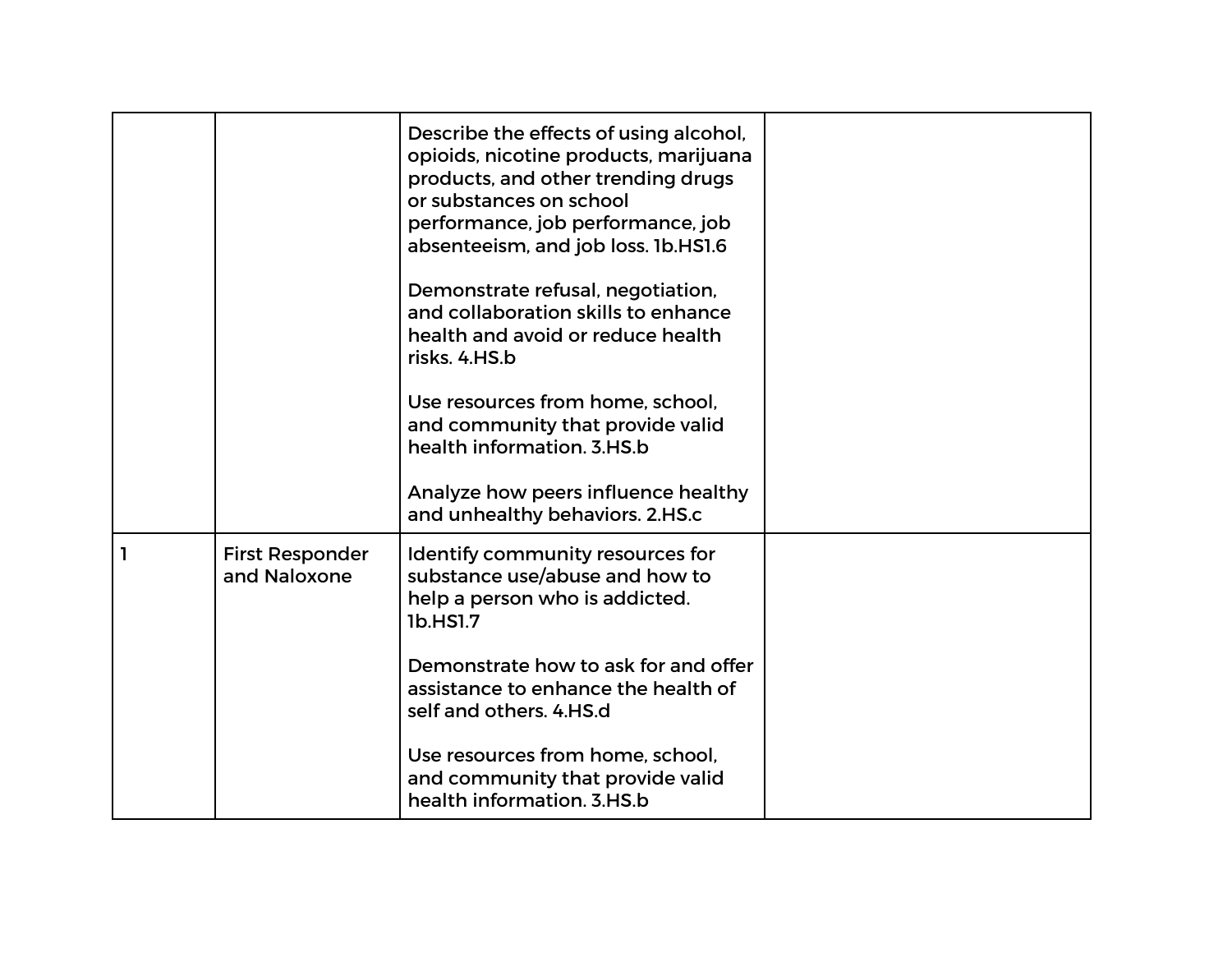|                |         | Determine when professional health<br>services may be required. 3.HS.d                                                                                                                                                      |  |
|----------------|---------|-----------------------------------------------------------------------------------------------------------------------------------------------------------------------------------------------------------------------------|--|
| $\overline{2}$ | Alcohol | Analyze situations that could lead to<br>the use of alcohol, opioids, nicotine<br>products, marijuana products,<br>performance-enhancing substances,<br>and other trending drugs or<br>substances. 1b.HS1.2                 |  |
|                |         | Recognize the dangers of riding with<br>a driver who has been using alcohol,<br>opioids, nicotine products, marijuana<br>products, performance enhancing<br>substances, and other trending drugs<br>or substances. 1b.HS1.3 |  |
|                |         | Demonstrate refusal, negotiation,<br>and collaboration skills to enhance<br>health and avoid or reduce health<br>risks, 4.HS.b                                                                                              |  |
|                |         | Describe the dangers of using drugs<br>or substances in combination.<br>1b.HS1.4                                                                                                                                            |  |
|                |         | Summarize the harmful short- and<br>long-term physical, psychological,<br>and social effects of using alcohol,<br>nicotine products, marijuana                                                                              |  |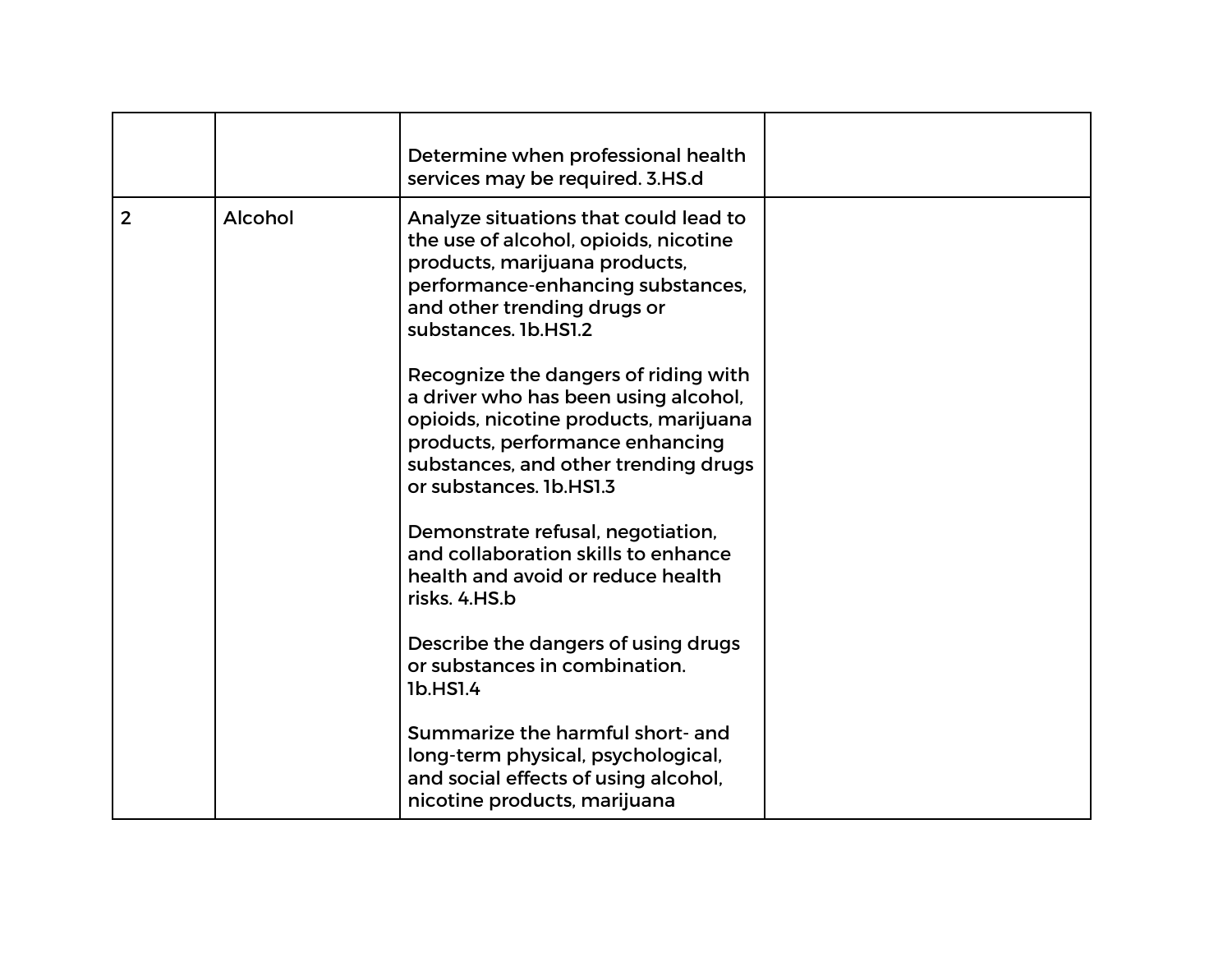|  | products, performance-enhancing<br>substances, opioids (including the<br>lethal effects of fentanyl), and other<br>trending drugs or substances.<br>1b.HS1.5<br>Describe the effects of using alcohol,<br>opioids, nicotine products, marijuana<br>products, and other trending drugs<br>or substances on school<br>performance, job performance, job<br>absenteeism, and job loss. 1b.HS1.6<br>Identify community resources for |  |
|--|----------------------------------------------------------------------------------------------------------------------------------------------------------------------------------------------------------------------------------------------------------------------------------------------------------------------------------------------------------------------------------------------------------------------------------|--|
|  | substance use/abuse and how to<br>help a person who is addicted.<br>1b.HS1.7                                                                                                                                                                                                                                                                                                                                                     |  |
|  | Demonstrate refusal, negotiation,<br>and collaboration skills to enhance<br>health and avoid or reduce health<br>risks. 4.HS.b                                                                                                                                                                                                                                                                                                   |  |
|  | Use resources from home, school,<br>and community that provide valid<br>health information, 3.HS.b                                                                                                                                                                                                                                                                                                                               |  |
|  | Analyze how peers influence healthy<br>and unhealthy behaviors. 2.HS.c                                                                                                                                                                                                                                                                                                                                                           |  |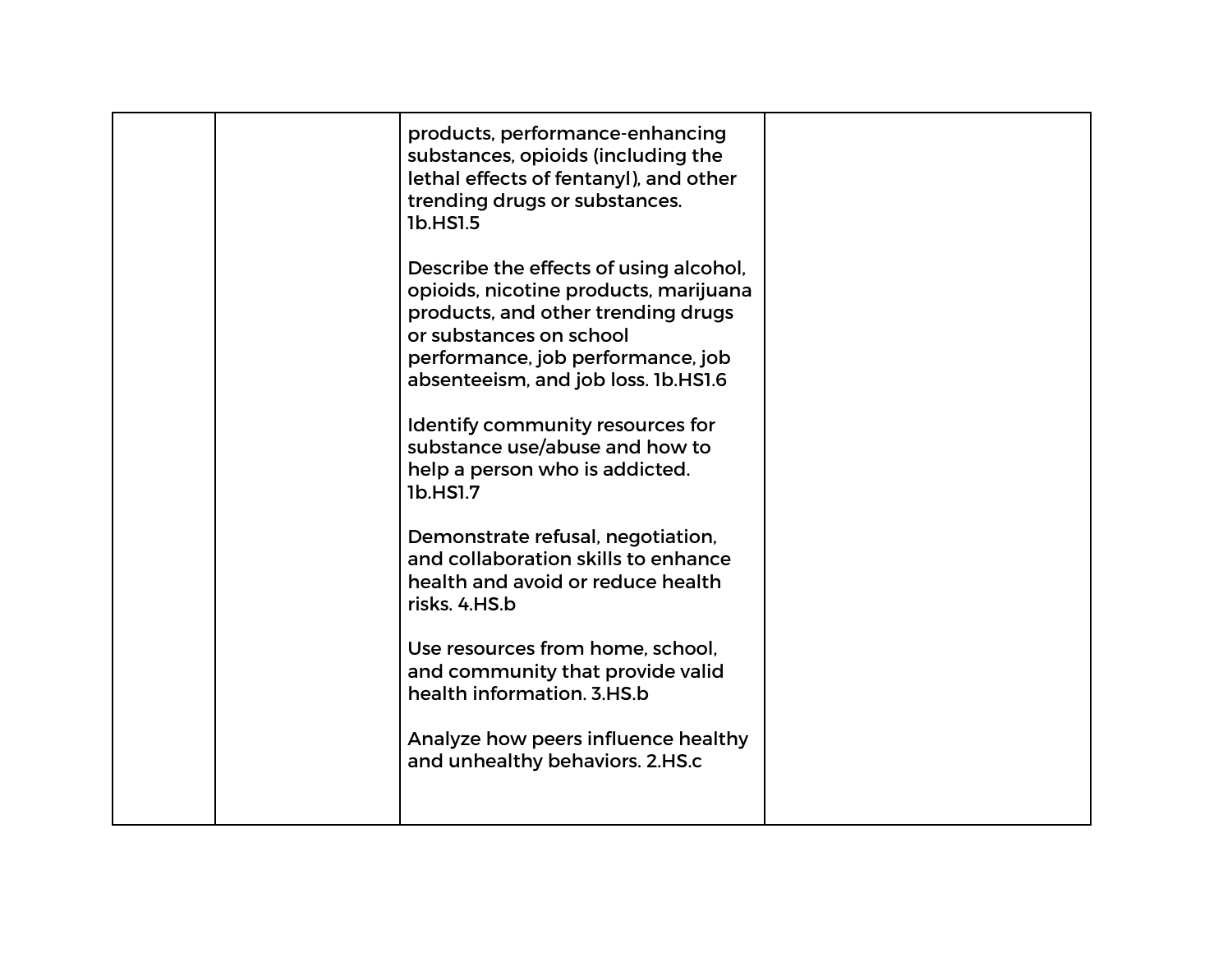| $\mathbf{I}$ | Marijuana | Analyze situations that could lead to<br>the use of alcohol, opioids, nicotine<br>products, marijuana products,<br>performance-enhancing substances,<br>and other trending drugs or<br>substances. 1b.HS1.2                                                                                                    |  |
|--------------|-----------|----------------------------------------------------------------------------------------------------------------------------------------------------------------------------------------------------------------------------------------------------------------------------------------------------------------|--|
|              |           |                                                                                                                                                                                                                                                                                                                |  |
|              |           | Recognize the dangers of riding with<br>a driver who has been using alcohol,<br>opioids, nicotine products, marijuana<br>products, performance enhancing<br>substances, and other trending drugs<br>or substances. 1b.HS1.3                                                                                    |  |
|              |           | Describe the dangers of using drugs<br>or substances in combination.<br>1b.HS1.4                                                                                                                                                                                                                               |  |
|              |           | Summarize the harmful short- and<br>long-term physical, psychological,<br>and social effects of using alcohol,<br>nicotine products, marijuana<br>products, performance-enhancing<br>substances, opioids (including the<br>lethal effects of fentanyl), and other<br>trending drugs or substances.<br>1b.HS1.5 |  |
|              |           | Describe the effects of using alcohol,<br>opioids, nicotine products, marijuana<br>products, and other trending drugs                                                                                                                                                                                          |  |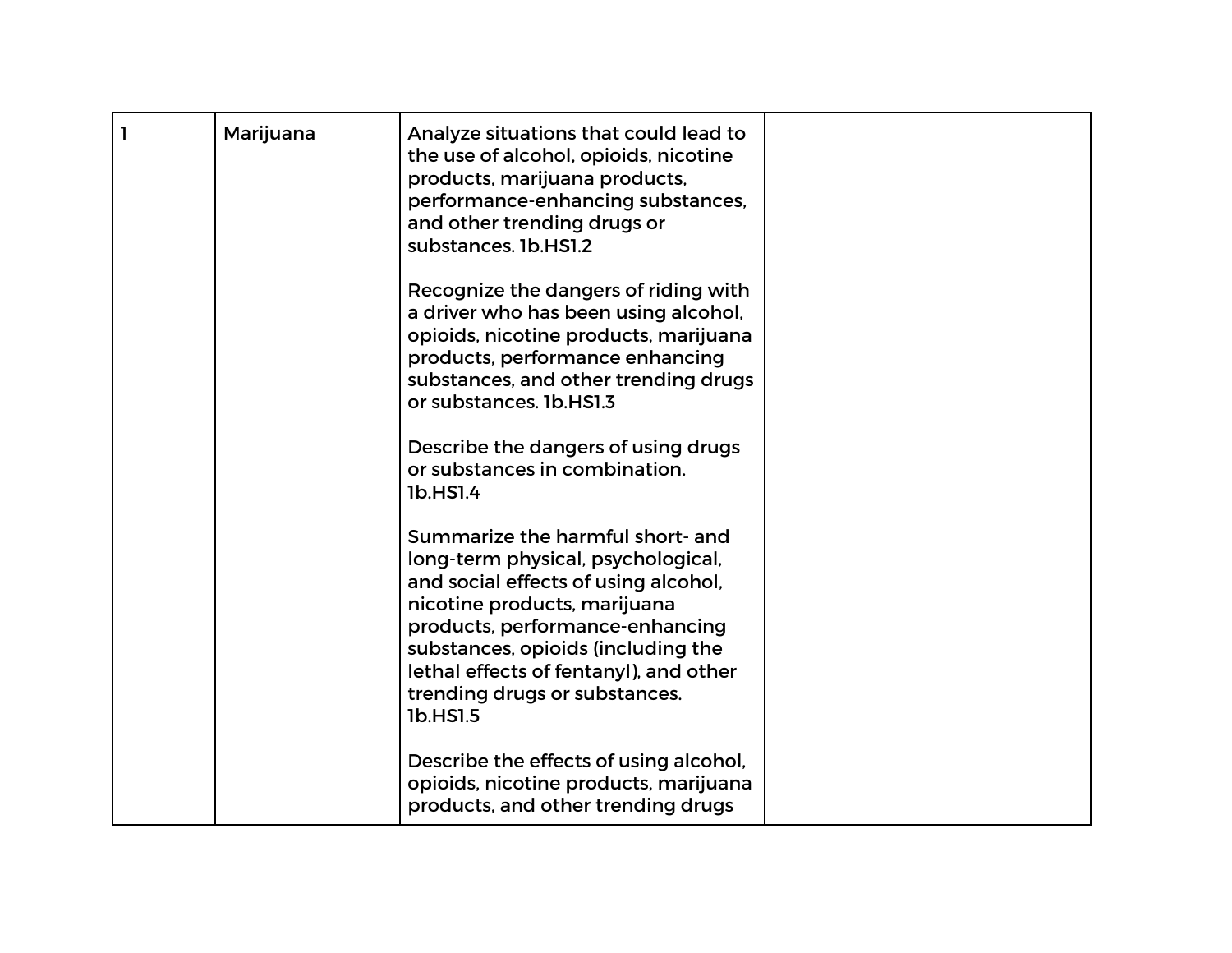|   |                               | or substances on school<br>performance, job performance, job<br>absenteeism, and job loss. 1b.HS1.6<br>Demonstrate refusal, negotiation,<br>and collaboration skills to enhance<br>health and avoid or reduce health<br>risks, 4.HS.b<br>Use resources from home, school,<br>and community that provide valid<br>health information, 3.HS.b<br>Analyze how peers influence healthy<br>and unhealthy behaviors. 2.HS.c |  |
|---|-------------------------------|-----------------------------------------------------------------------------------------------------------------------------------------------------------------------------------------------------------------------------------------------------------------------------------------------------------------------------------------------------------------------------------------------------------------------|--|
|   | <b>Steroids</b>               | Summarize the harmful short- and<br>long-term physical, psychological,<br>and social effects of using alcohol,<br>nicotine products, marijuana<br>products, performance-enhancing<br>substances, opioids (including the<br>lethal effects of fentanyl), and other<br>trending drugs or substances.<br>1b.HS1.5<br>Use resources from home, school.<br>and community that provide valid<br>health information, 3.HS.b  |  |
| ı | Speaker from<br><b>Health</b> | Identify community resources for<br>substance use/abuse and how to                                                                                                                                                                                                                                                                                                                                                    |  |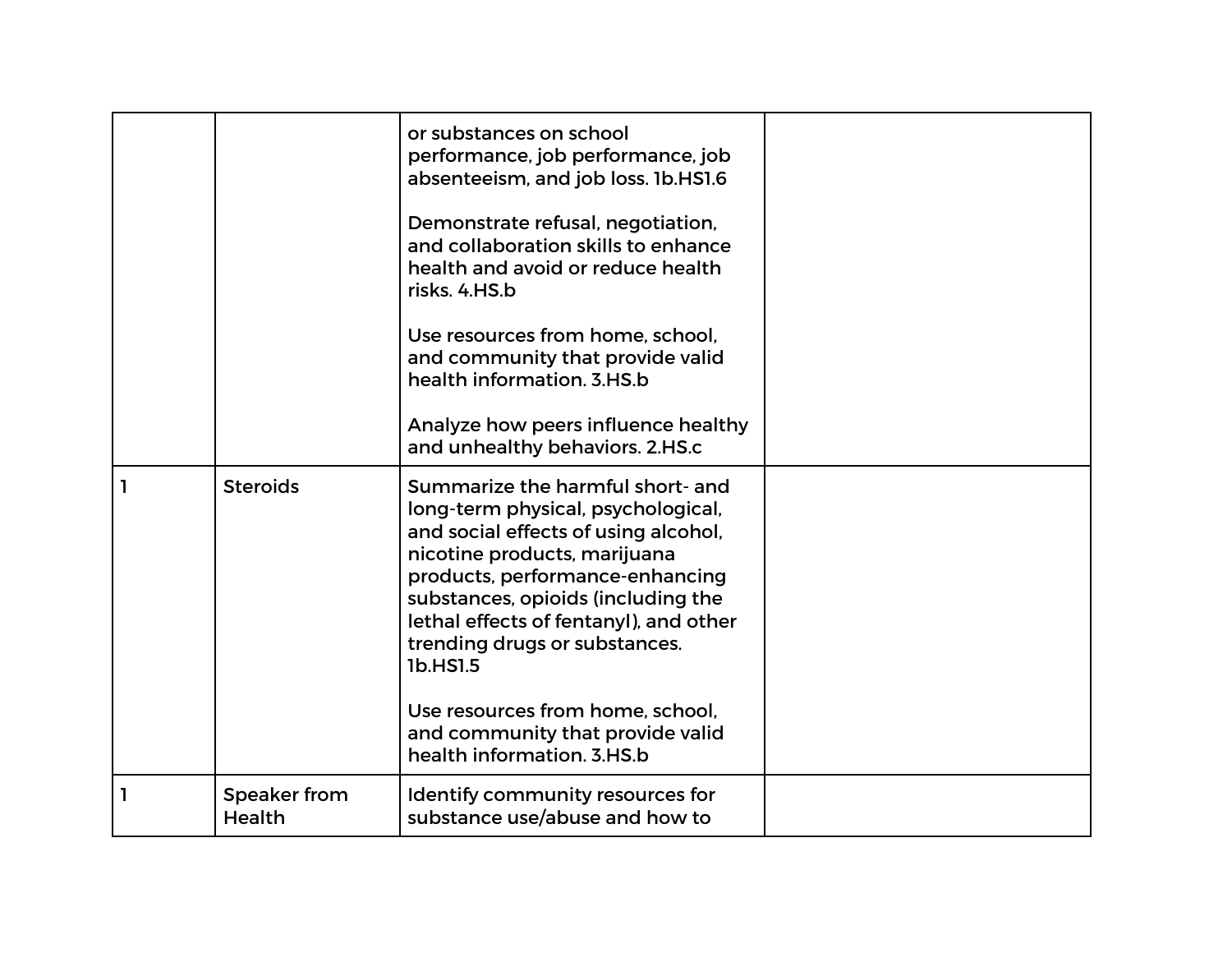|   | Department on<br>the topic of<br><b>Substance Abuse</b><br>Prevention | help a person who is addicted.<br>1b.HS1.7<br>Summarize the harmful short- and<br>long-term physical, psychological,<br>and social effects of using alcohol,<br>nicotine products, marijuana<br>products, performance-enhancing<br>substances, opioids (including the<br>lethal effects of fentanyl), and other<br>trending drugs or substances.<br>1b.HS1.5<br>Describe the effects of using alcohol,<br>opioids, nicotine products, marijuana<br>products, and other trending drugs<br>or substances on school<br>performance, job performance, job<br>absenteeism, and job loss. 1b.HS1.6 |  |
|---|-----------------------------------------------------------------------|----------------------------------------------------------------------------------------------------------------------------------------------------------------------------------------------------------------------------------------------------------------------------------------------------------------------------------------------------------------------------------------------------------------------------------------------------------------------------------------------------------------------------------------------------------------------------------------------|--|
| ı | <b>Substance Abuse</b><br><b>Prevention Test or</b><br>project        | Examine barriers that can hinder<br>healthy decision-making. 5.HS.a<br>Defend the healthy choice when<br>making decisions. 5.HS.f<br>Evaluate the effectiveness of health<br>related decisions. 5.HS.g                                                                                                                                                                                                                                                                                                                                                                                       |  |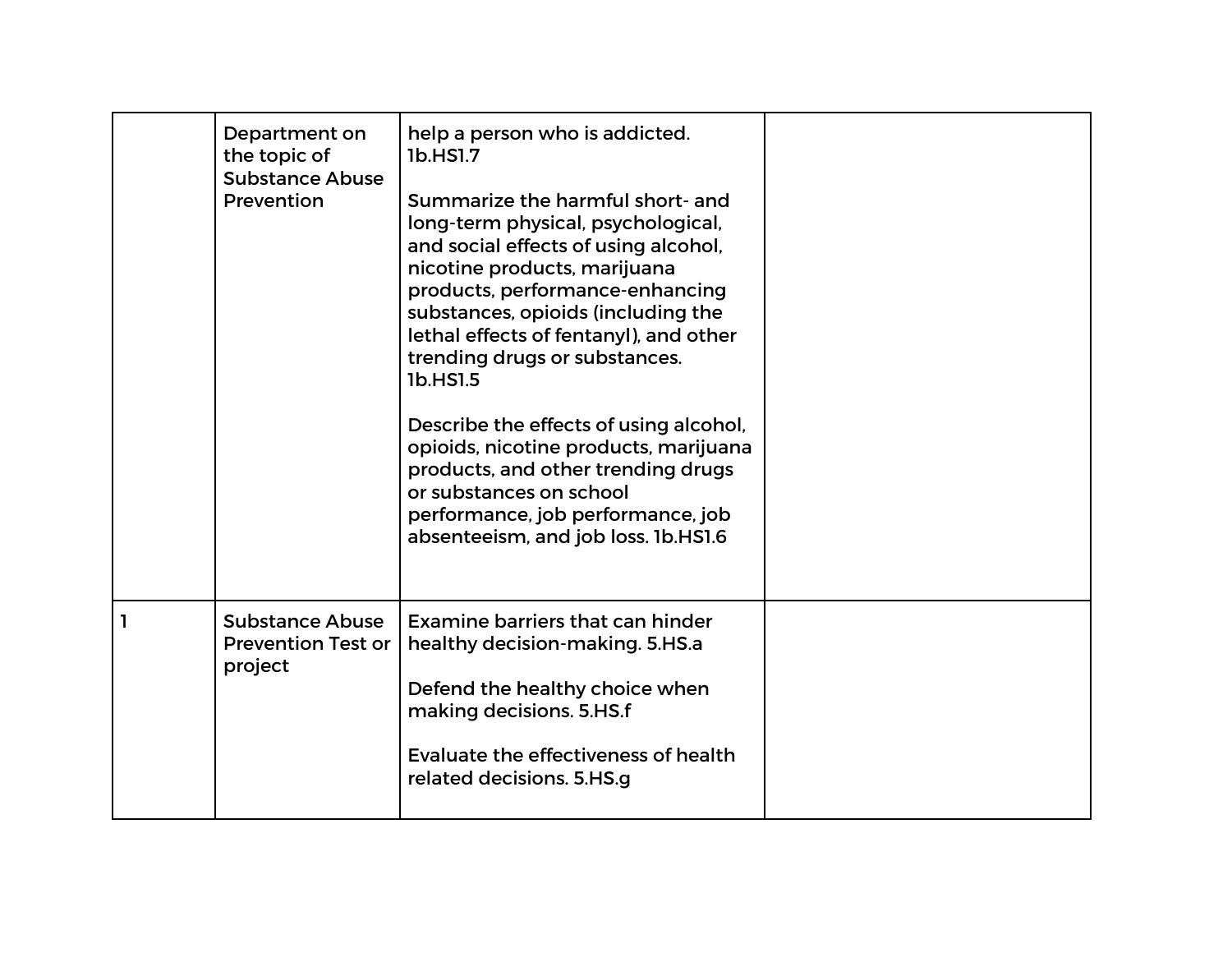|                                                        | <b>Access valid and</b><br>reliable health products<br>and services, 3.HS.e<br>Utilize skills for communicating<br>effectively with family, peers, and<br>others to enhance health, 4.HS.a<br>Use resources from home, school,<br>and community that provide valid<br>health information, 3.HS.b                                |                                                                                                                                                                                                                                                                                                                                                                                                                      |
|--------------------------------------------------------|---------------------------------------------------------------------------------------------------------------------------------------------------------------------------------------------------------------------------------------------------------------------------------------------------------------------------------|----------------------------------------------------------------------------------------------------------------------------------------------------------------------------------------------------------------------------------------------------------------------------------------------------------------------------------------------------------------------------------------------------------------------|
| <b>Healthy Eating:</b><br>My<br><b>Plate/Nutrients</b> | Distinguish between foods and<br>beverages that provide key nutrients<br>versus those that contain few<br>essential nutrients. 1e.HS1.1<br>Summarize how to make balanced<br>food selections when dining out.<br>1e.HS1.4<br>Use resources from home, school,<br>and community that provide valid<br>health information, 3.HS.b | <b>Healthy Eating Unit Essential</b><br><b>Questions:</b><br>How can I make good decisions<br>concerning nutrition?<br>How can I set personal goals to<br>maintain a healthy lifestyle?<br>How do family, peers, culture,<br>media, and technology influence<br>my choices?<br>How can I access valid<br>information, products, and<br>services to enhance personal<br>health and make healthy<br>nutrition choices? |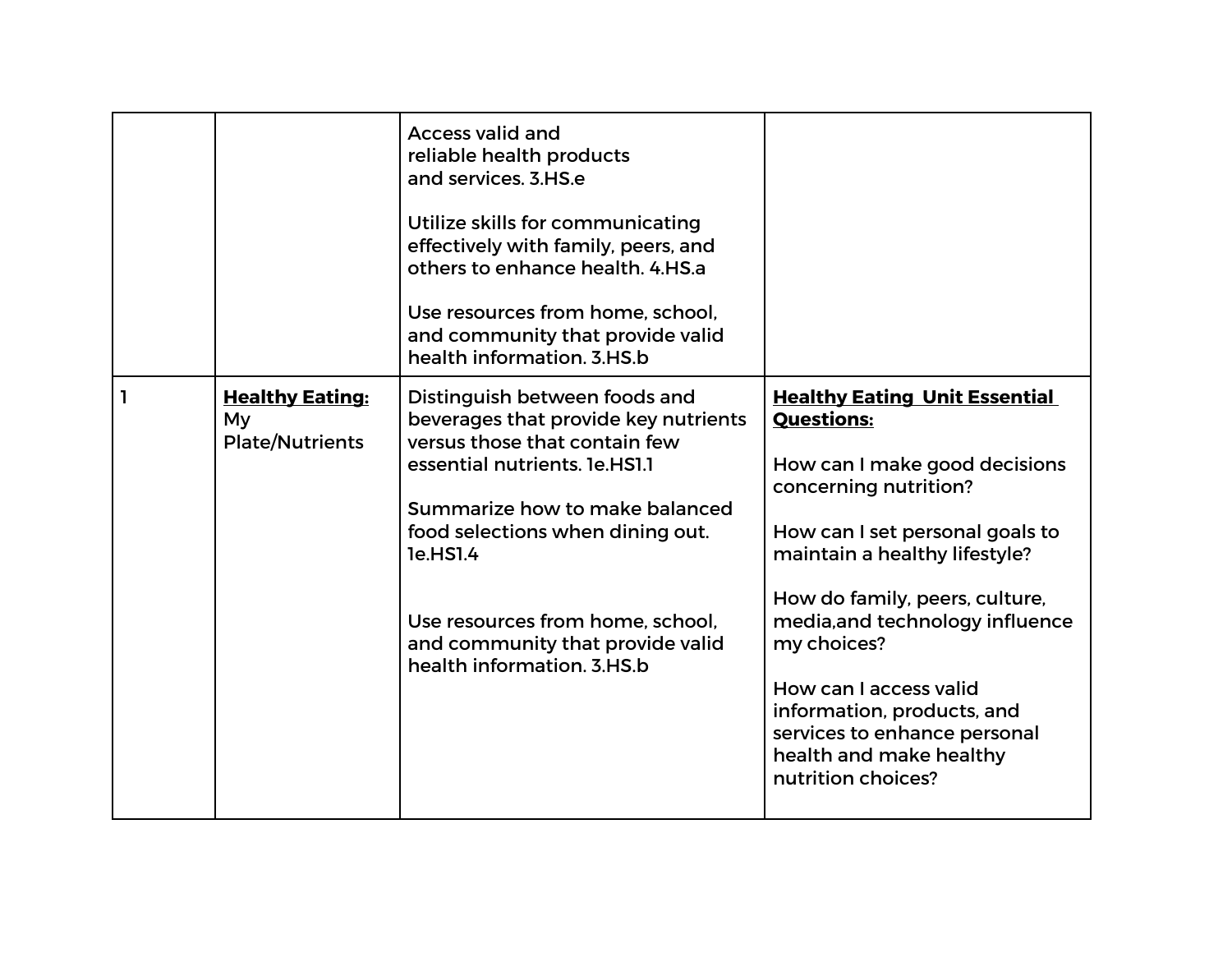|                |                        |                                                                                                                                                                                                                                                                                                                                                                                                                                                                             | How can I use goal-setting to<br>enhance health and make<br>healthy choices?<br>How can I practice health<br>enhancing behaviors and avoid<br>or reduce risks to my health?<br>How can I advocate for personal,<br>family, and community health? |
|----------------|------------------------|-----------------------------------------------------------------------------------------------------------------------------------------------------------------------------------------------------------------------------------------------------------------------------------------------------------------------------------------------------------------------------------------------------------------------------------------------------------------------------|--------------------------------------------------------------------------------------------------------------------------------------------------------------------------------------------------------------------------------------------------|
| $\overline{2}$ | <b>Food Choices</b>    | Describe the relationship between<br>personal eating behaviors and overall<br>personal health. 1e.HS1.3<br>Summarize how to make balanced<br>food selections when dining out.<br>1e.HS1.4<br>Analyze various eating patterns and<br>their impact on personal health.<br>1e.HS1.5<br>Use resources from home, school,<br>and community that provide valid<br>health information, 3.HS.b<br>Examine the harmful effects of using<br>certain weight-loss measures.<br>1e.HS1.6 |                                                                                                                                                                                                                                                  |
|                | <b>Nutrition Facts</b> | Demonstrate the ability to read and                                                                                                                                                                                                                                                                                                                                                                                                                                         |                                                                                                                                                                                                                                                  |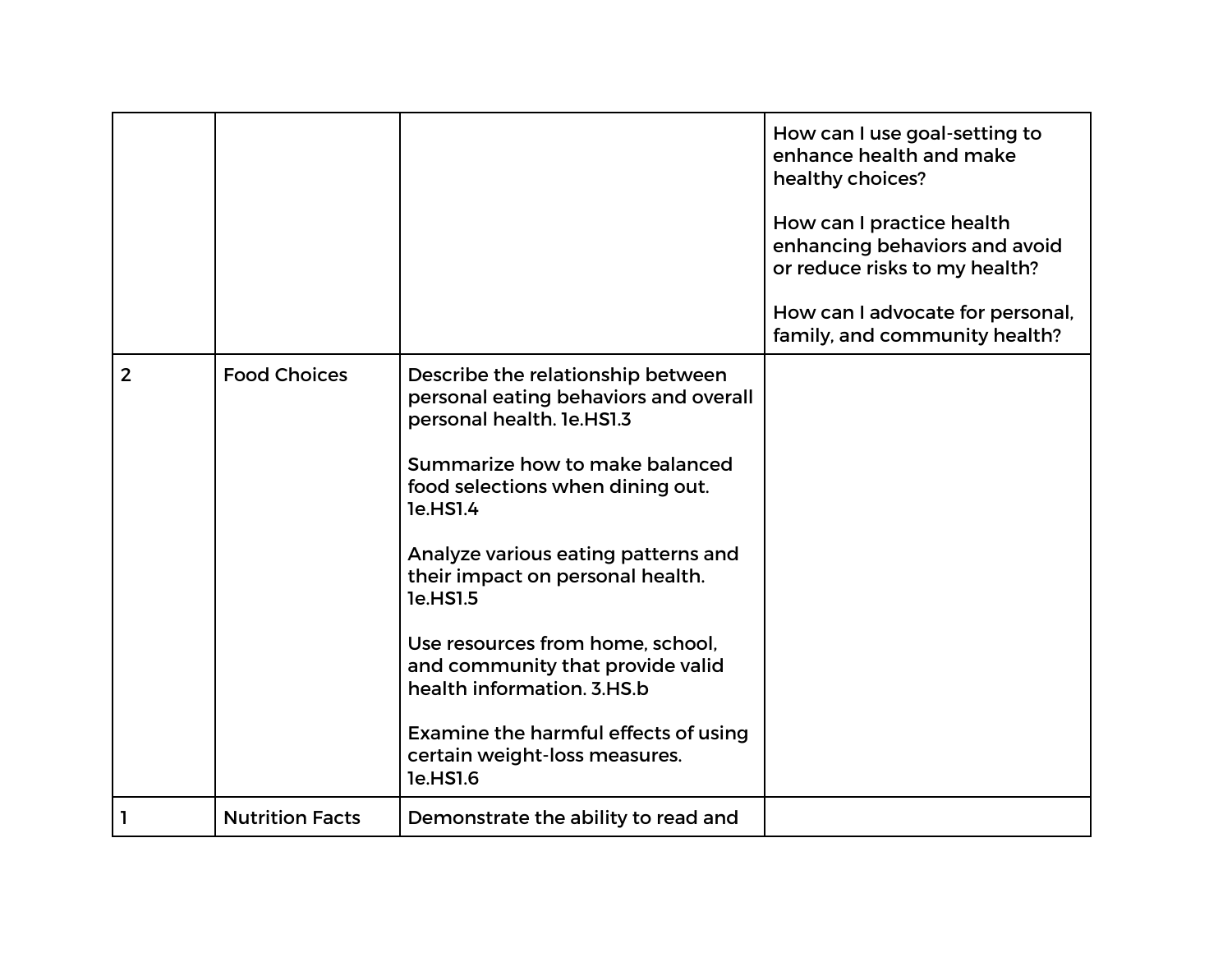| Labels                              | compare nutrition facts labels.<br>1e.HS1.7<br>Analyze various eating patterns and<br>their impact on personal health.<br>1e.HS1.5                                                                                                    |  |
|-------------------------------------|---------------------------------------------------------------------------------------------------------------------------------------------------------------------------------------------------------------------------------------|--|
|                                     | Use resources from home, school.<br>and community that provide valid<br>health information. 3.HS.b                                                                                                                                    |  |
| <b>Beverage Choices</b>             | Describe the benefits of limiting the<br>consumption of sugar-sweetened<br>beverages. 1e.HS1.2<br>Use resources from home, school,<br>and community that provide valid<br>health information, 3.HS.b                                  |  |
| <b>Food Borne</b><br><b>Illness</b> | Summarize ways that common<br>infectious diseases are transmitted<br>and prevented . 1f.6.2, 1f.HS1.5<br>Explain ways to prevent the spread of<br>germs that cause infectious diseases.<br>1f.6.3<br>Use resources from home, school, |  |
|                                     | and community that provide valid<br>health information. 3.HS.b                                                                                                                                                                        |  |
| <b>Healthy Eating</b>               | Demonstrate a variety of healthy                                                                                                                                                                                                      |  |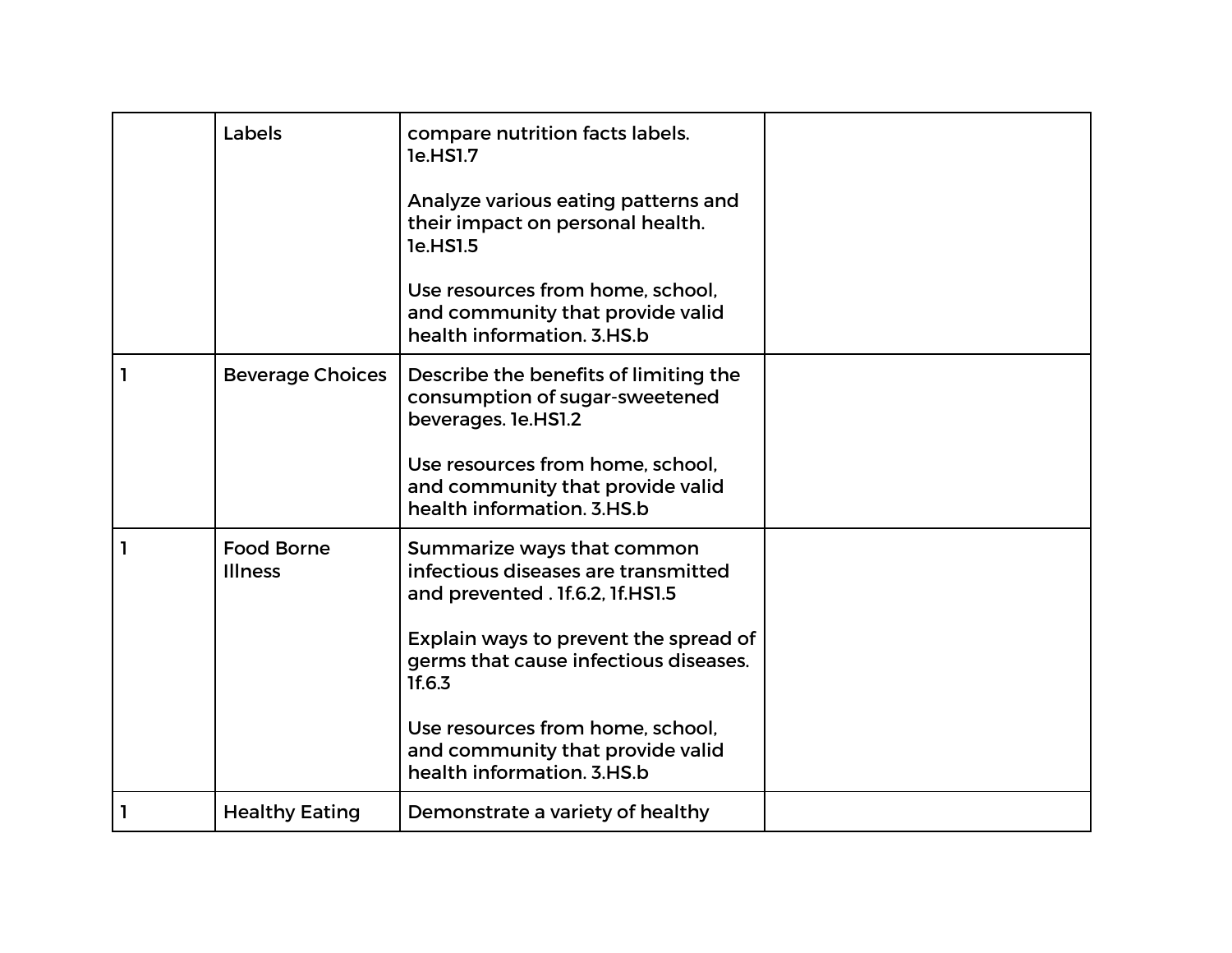|   | <b>Test or Project</b>                                     | practices and behaviors that will<br>maintain or improve the health of<br>self and others. 7.HS.b        |                                                                           |
|---|------------------------------------------------------------|----------------------------------------------------------------------------------------------------------|---------------------------------------------------------------------------|
|   |                                                            | Develop a plan to attain a personal<br>health goal that addresses strengths,<br>needs, and risks. 6.HS.b |                                                                           |
|   |                                                            | Examine barriers that can hinder<br>healthy decision-making. 5.HS.a                                      |                                                                           |
|   |                                                            | Defend the healthy choice when<br>making decisions. 5.HS.f                                               |                                                                           |
|   |                                                            | Evaluate the effectiveness of health<br>related decisions. 5.HS.g                                        |                                                                           |
|   |                                                            | Examine the harmful effects of using<br>certain weight-loss measures.<br>1e.HS1.6                        |                                                                           |
|   |                                                            | Use resources from home, school,<br>and community that provide valid<br>health information, 3.HS.b       |                                                                           |
|   |                                                            | <b>Access valid and reliable health</b><br>products and services. 3.HS.e                                 |                                                                           |
| 1 | <b>Disease</b><br><b>Prevention and</b><br><b>Control:</b> | Use resources from home, school,<br>and community that provide valid<br>health information. 3.HS.b       | <b>Disease Prevention and Control</b><br><b>Unit Essential Questions:</b> |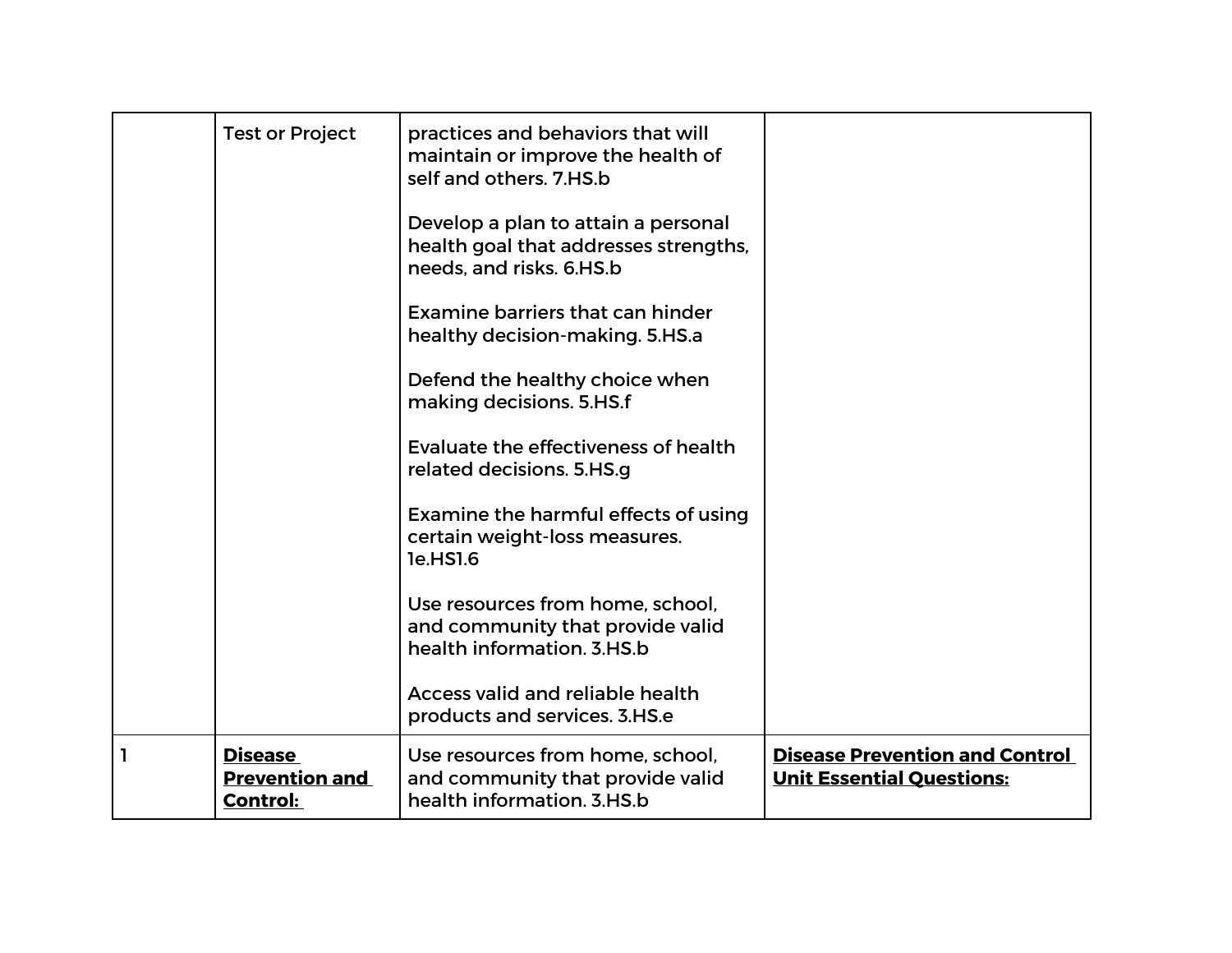|              | <b>Chronic Disease</b> | Determine when professional health<br>services may be required. 3.HS.d                                           | How can I make good decisions<br>concerning disease prevention<br>and control?                                              |
|--------------|------------------------|------------------------------------------------------------------------------------------------------------------|-----------------------------------------------------------------------------------------------------------------------------|
|              |                        | Analyze the factors that contribute to<br>the major chronic diseases such as<br>heart disease, cancer, diabetes, | How can I set personal goals to<br>maintain a healthy lifestyle?                                                            |
|              |                        | hypertension, osteoporosis, and skin<br>cancer. 1f.HS1.1                                                         | How do family, peers, culture,<br>media, and technology influence<br>my choices?                                            |
|              |                        | Summarize personal strategies for<br>reducing diseases that affect the<br>health of adolescents. If.HS1.2        | How can I access valid<br>information, products, and<br>services to enhance personal<br>health and make healthy<br>choices? |
|              |                        |                                                                                                                  | How can I use goal-setting to<br>enhance health and make<br>healthy choices?                                                |
|              |                        |                                                                                                                  | How can I practice health<br>enhancing behaviors and avoid<br>or reduce risks to my health?                                 |
|              |                        |                                                                                                                  | How can I advocate for personal,<br>family, and community health?                                                           |
| $\mathbf{I}$ | <b>First Aid</b>       | <b>Explain accepted procedures for</b><br>basic first aid and emergency care.<br>1d.HS1.1                        |                                                                                                                             |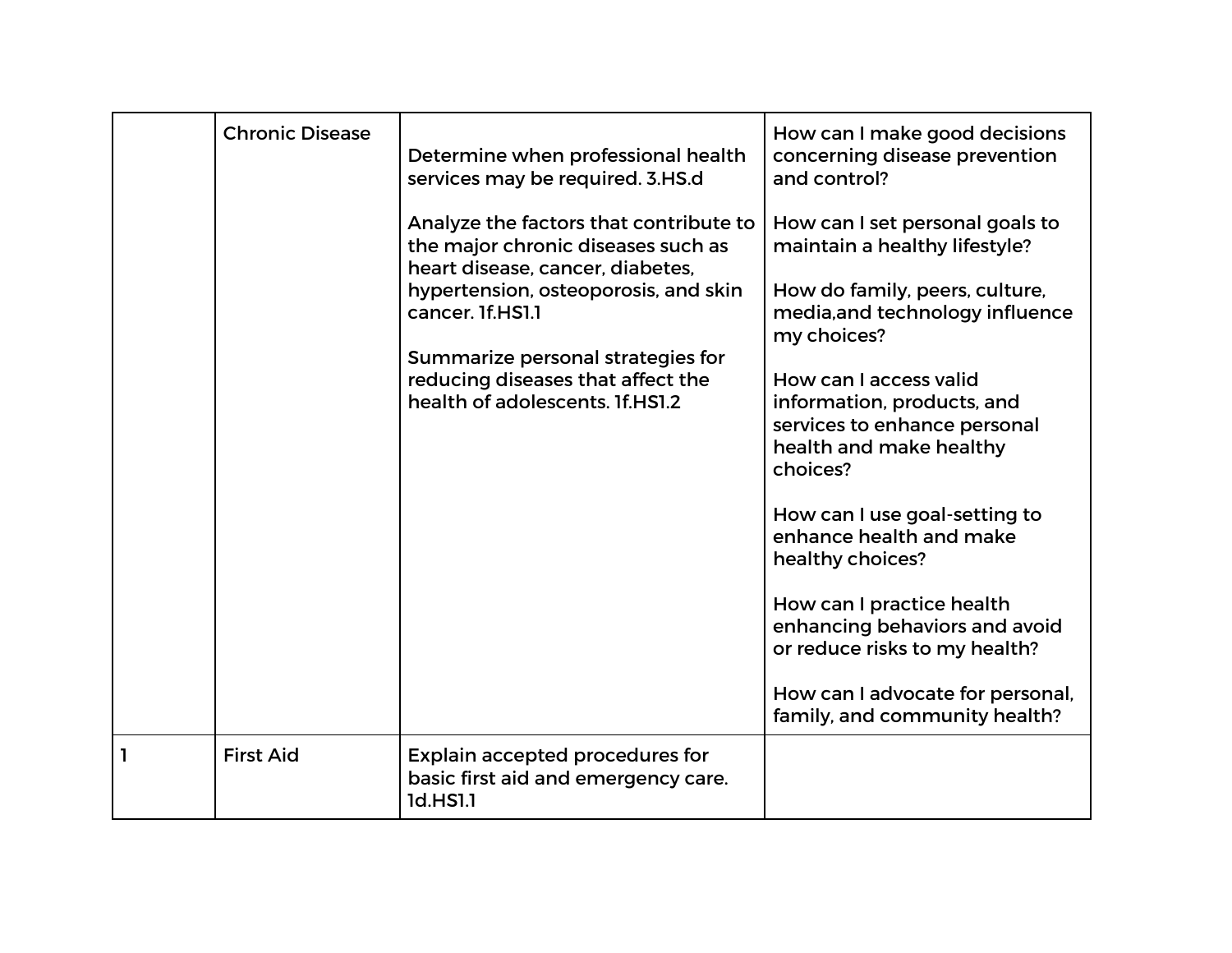|   |                         | Practice hands-only cardiopulmonary<br>resuscitation and the use of<br>automated external defibrillators.<br>1d.HS1.2<br>Demonstrate how to ask for and offer<br>assistance to enhance the health of<br>self and others. 4.HS.d<br>Use resources from home, school,<br>and community that provide valid<br>health information. 3.HS.b<br>Determine when<br>professional health<br>services may be<br>required. 3.HS.d |  |
|---|-------------------------|-----------------------------------------------------------------------------------------------------------------------------------------------------------------------------------------------------------------------------------------------------------------------------------------------------------------------------------------------------------------------------------------------------------------------|--|
| 1 | Compression<br>Only CPR | <b>Explain accepted procedures for</b><br>basic first aid and emergency care.<br>1d.HS1.1<br>Practice hands-only cardiopulmonary<br>resuscitation and the use of<br>automated external defibrillators.<br>1d.HS1.2<br>Demonstrate a variety of healthy<br>practices and behaviors that will<br>maintain or improve the health of                                                                                      |  |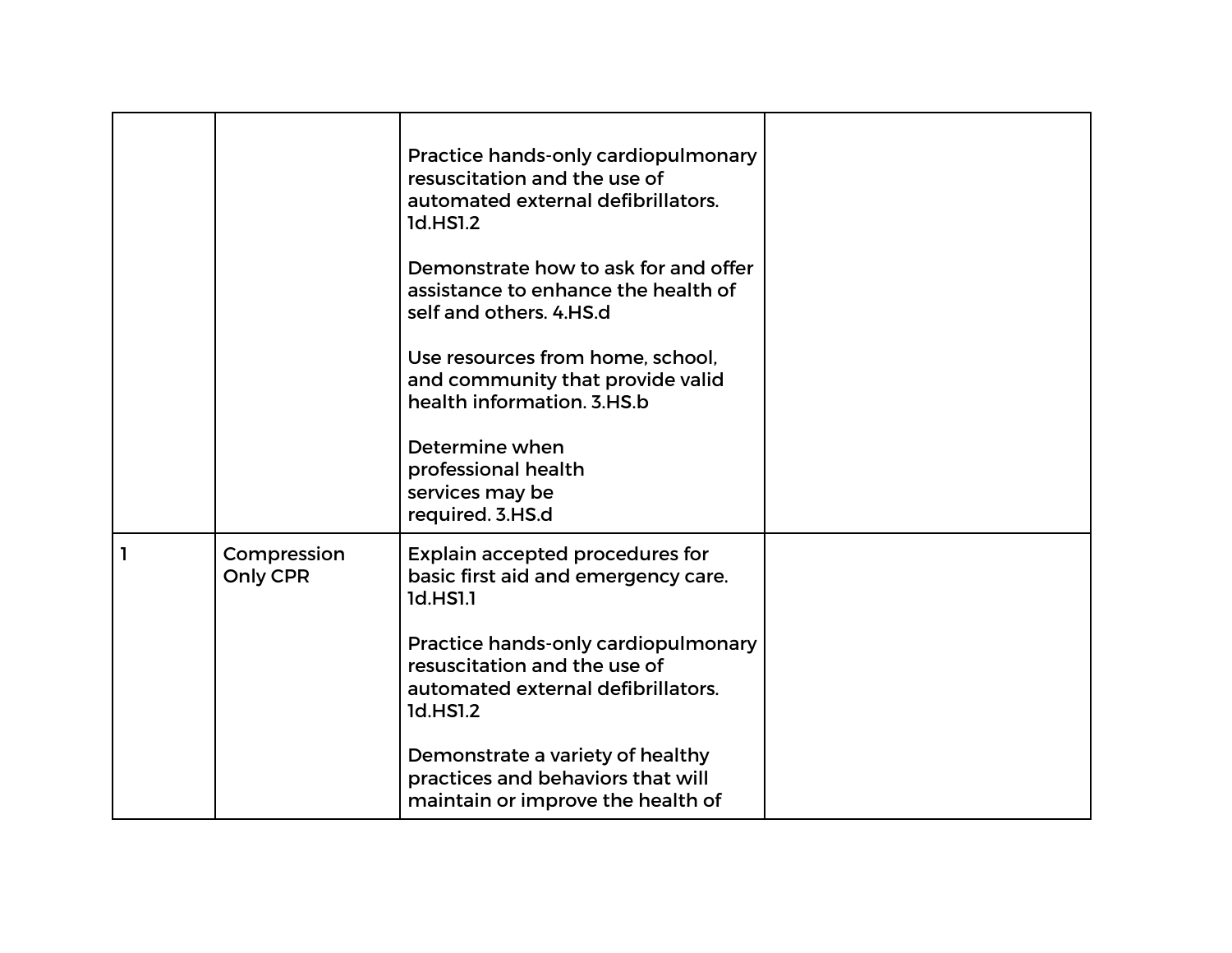|   |                                  | self and others. 7.HS.b<br>Demonstrate how to ask for and offer<br>assistance to enhance the health of<br>self and others. 4.HS.d<br>Use resources from home, school,<br>and community that provide valid<br>health information. 3.HS.b<br>Determine when professional health                                                                                                                                                                                                                            |  |
|---|----------------------------------|----------------------------------------------------------------------------------------------------------------------------------------------------------------------------------------------------------------------------------------------------------------------------------------------------------------------------------------------------------------------------------------------------------------------------------------------------------------------------------------------------------|--|
|   |                                  | services may be required. 3.HS.d                                                                                                                                                                                                                                                                                                                                                                                                                                                                         |  |
| 1 | STI/STD basic<br>disease related | Explain the importance of STI and<br>HIV testing and counseling if one is<br>sexually active. 1f.HS1.3<br>Summarize common symptoms (or<br>lack thereof) of STIs, including HIV, as<br>well as treatments for these<br>infections. If.HS1.4<br>Summarize how infectious diseases.<br>including HIV, STIs, foodborne<br>illnesses, and common illnesses, are<br>transmitted and prevented. If.HS1.5<br>Use resources from home, school,<br>and community that provide valid<br>health information, 3.HS.b |  |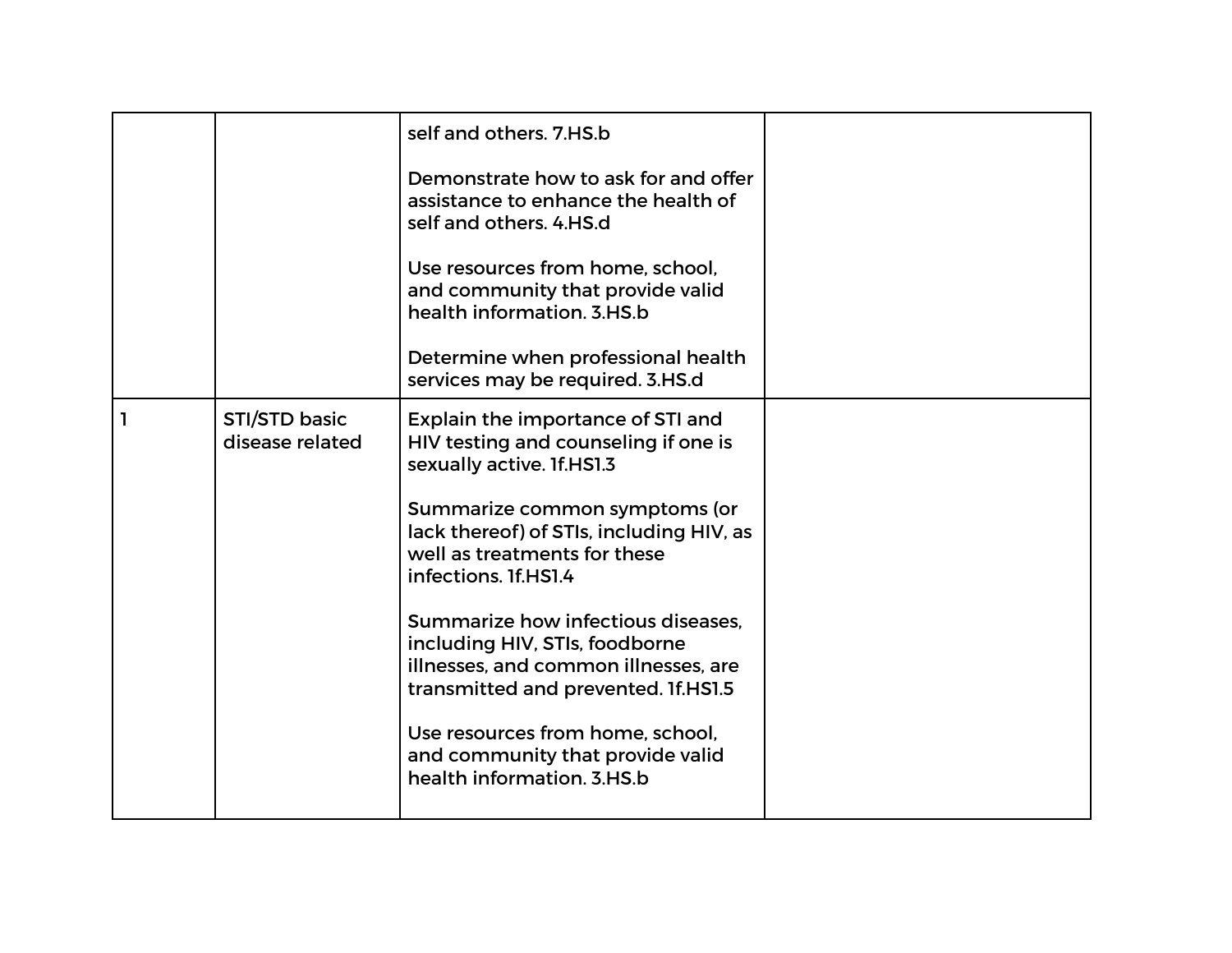|                               |                                                                                                                | Determine when professional health<br>services may be required. 3.HS.d                                                                                                                                                                                                                                                                                                                                                                                                                                                                                                                                                                                                                                         |                                                                                                                                                                                                                                                                                                                                                                                                                                                                                                                                                                          |
|-------------------------------|----------------------------------------------------------------------------------------------------------------|----------------------------------------------------------------------------------------------------------------------------------------------------------------------------------------------------------------------------------------------------------------------------------------------------------------------------------------------------------------------------------------------------------------------------------------------------------------------------------------------------------------------------------------------------------------------------------------------------------------------------------------------------------------------------------------------------------------|--------------------------------------------------------------------------------------------------------------------------------------------------------------------------------------------------------------------------------------------------------------------------------------------------------------------------------------------------------------------------------------------------------------------------------------------------------------------------------------------------------------------------------------------------------------------------|
| Optional<br>if time<br>allows | Sun and fads                                                                                                   | Summarize the symptoms and<br>prevention of skin cancer. If.HS1.7                                                                                                                                                                                                                                                                                                                                                                                                                                                                                                                                                                                                                                              |                                                                                                                                                                                                                                                                                                                                                                                                                                                                                                                                                                          |
| ı                             | <b>Safety and</b><br><b>Violence</b><br><b>Prevention:</b><br><b>Healthy and</b><br>Unhealthy<br>Relationships | Describe strategies to use social<br>media and technology safely and<br>respectfully. 1d.HS1.3<br>Define and identify affirmative<br>consent, sexual coercion, boundary<br>violations, and situations when an<br>individual can and cannot give<br>consent. 1d.HS1.10<br>Summarize situations and behaviors<br>that constitute sexual mistreatment.<br>grooming, harassment, abuse,<br>assault, exploitation, and trafficking.<br>1d.HS1.11<br>Demonstrate strategies to prevent,<br>manage, or resolve interpersonal<br>conflicts without harming self or<br>others, 4.HS.c<br>Demonstrate refusal, negotiation,<br>and collaboration skills to enhance<br>health and avoid or reduce health<br>risks. 4.HS.b | <b>Safety and Violence Prevention</b><br><b>Unit Essential Questions:</b><br>How can I make good decisions<br>concerning personal safety and<br>violence prevention?<br>How can I set personal goals to<br>maintain a healthy lifestyle?<br>How do family, peers, culture,<br>media, and technology influence<br>my choices?<br>How can I access valid<br>information, products, and<br>services to enhance personal<br>health and make healthy<br>choices?<br>How can I use goal-setting to<br>enhance health and make<br>healthy choices?<br>How can I practice health |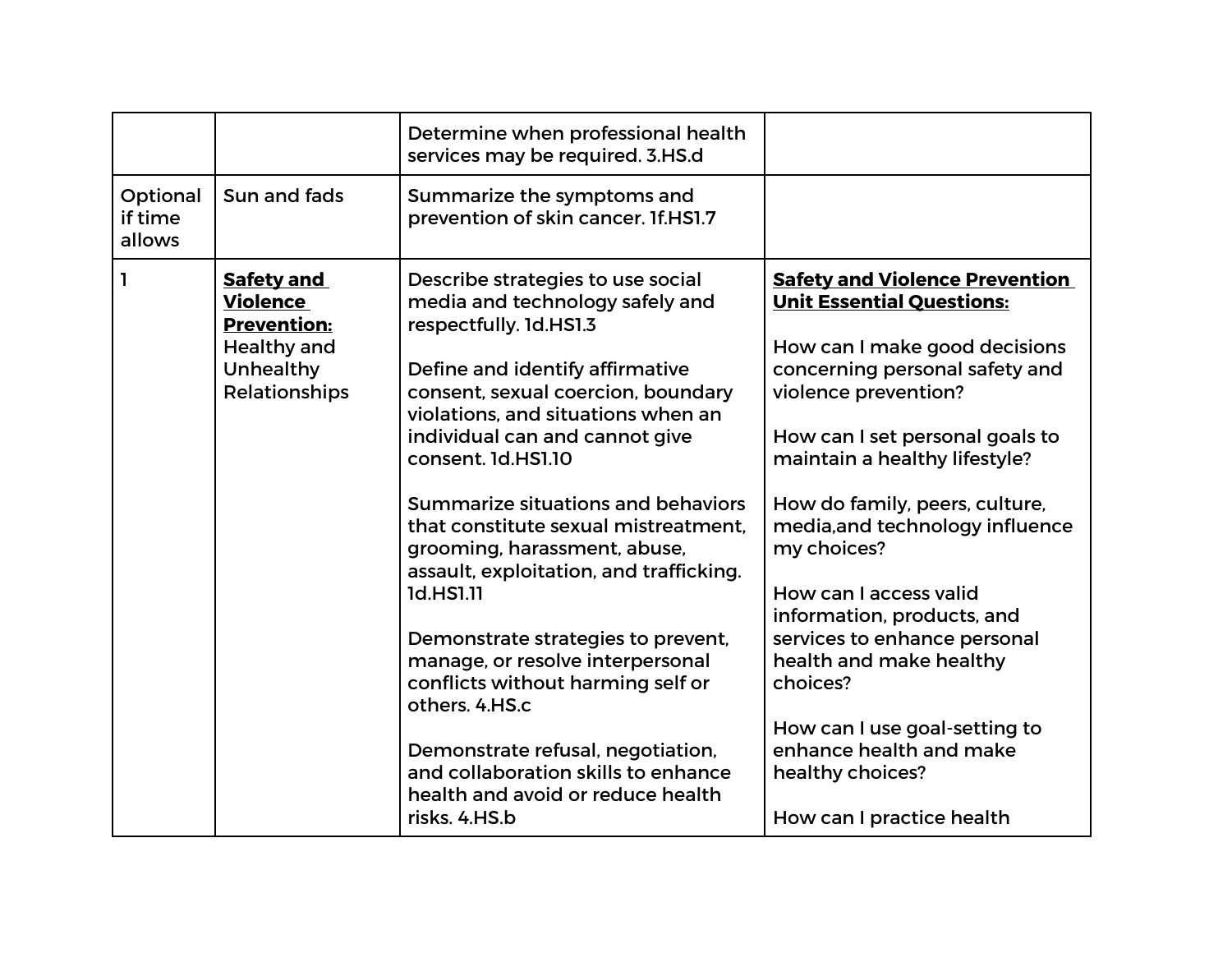|              |                         | Use resources from home, school,<br>and community that provide valid<br>health information. 3.HS.b<br>Determine when professional health<br>services may be required. 3.HS.d<br>Analyze how peers influence healthy<br>and unhealthy behaviors. 2.HS.c                                                                                                                                                                                                                                                                                                                       | enhancing behaviors and avoid<br>or reduce risks to my health?<br>How can I advocate for personal,<br>family, and community health? |
|--------------|-------------------------|------------------------------------------------------------------------------------------------------------------------------------------------------------------------------------------------------------------------------------------------------------------------------------------------------------------------------------------------------------------------------------------------------------------------------------------------------------------------------------------------------------------------------------------------------------------------------|-------------------------------------------------------------------------------------------------------------------------------------|
| $\mathbf{1}$ | <b>Boundary Setting</b> | Define and identify affirmative<br>consent, sexual coercion, boundary<br>violations, and situations when an<br>individual can and cannot give<br>consent. 1d.HS1.10<br>Describe strategies to use social<br>media and technology safely and<br>respectfully. 1d.HS1.3<br>Summarize situations and behaviors<br>that constitute sexual mistreatment.<br>grooming, harassment, abuse,<br>assault, exploitation, and trafficking.<br>1d.HS1.11<br>Demonstrate strategies to prevent,<br>manage, or resolve interpersonal<br>conflicts without harming self or<br>others. 4.HS.c |                                                                                                                                     |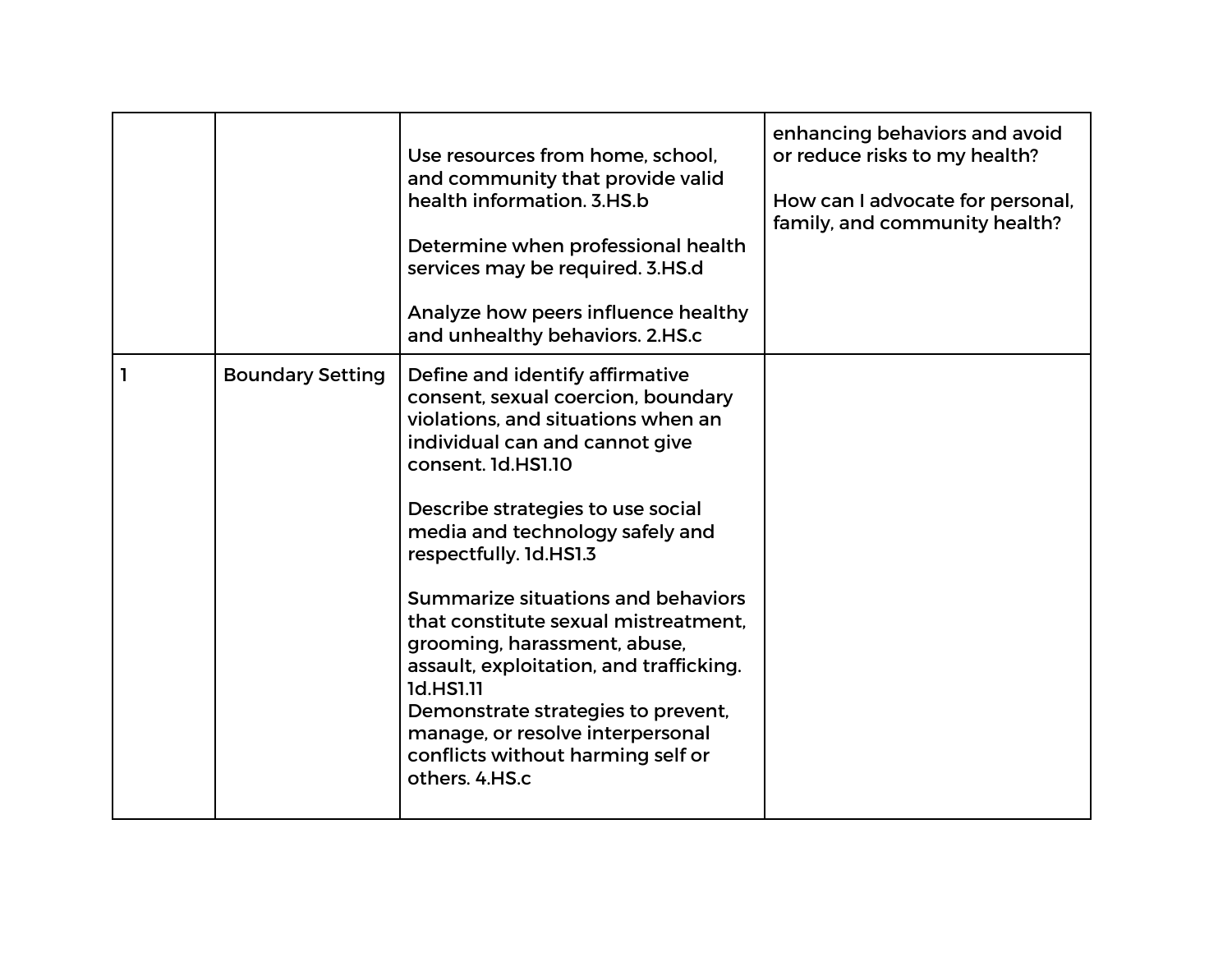|       |                                                                 | Demonstrate refusal, negotiation,<br>and collaboration skills to enhance<br>health and avoid or reduce health<br>risks. 4.HS.b<br>Use resources from home, school,<br>and community that provide valid<br>health information, 3.HS.b<br>Determine when professional health |  |
|-------|-----------------------------------------------------------------|----------------------------------------------------------------------------------------------------------------------------------------------------------------------------------------------------------------------------------------------------------------------------|--|
|       |                                                                 | services may be required. 3.HS.d<br>Analyze how peers influence healthy                                                                                                                                                                                                    |  |
|       |                                                                 | and unhealthy behaviors. 2.HS.c                                                                                                                                                                                                                                            |  |
| $1-2$ | <b>Guest Speakers</b><br>from RCIS and<br>Amatus on<br>healthy  | Describe strategies to use social<br>media and technology safely and<br>respectfully. 1d.HS1.3                                                                                                                                                                             |  |
|       | relationships/rape<br>/domestic<br>violence<br>prevention with  | Describe examples of discrimination,<br>intimidating behaviors, and<br>harassment in media. 1d.HS1.4                                                                                                                                                                       |  |
|       | introduction and<br>follow-up by<br>classroom health<br>teacher | Differentiate between healthy and<br>unhealthy use of technology<br>including social media, messaging<br>and phones as it relates to<br>harassment and intimidating<br>behaviors. 1d.HS1.5                                                                                 |  |
|       |                                                                 | Practice effective communication to                                                                                                                                                                                                                                        |  |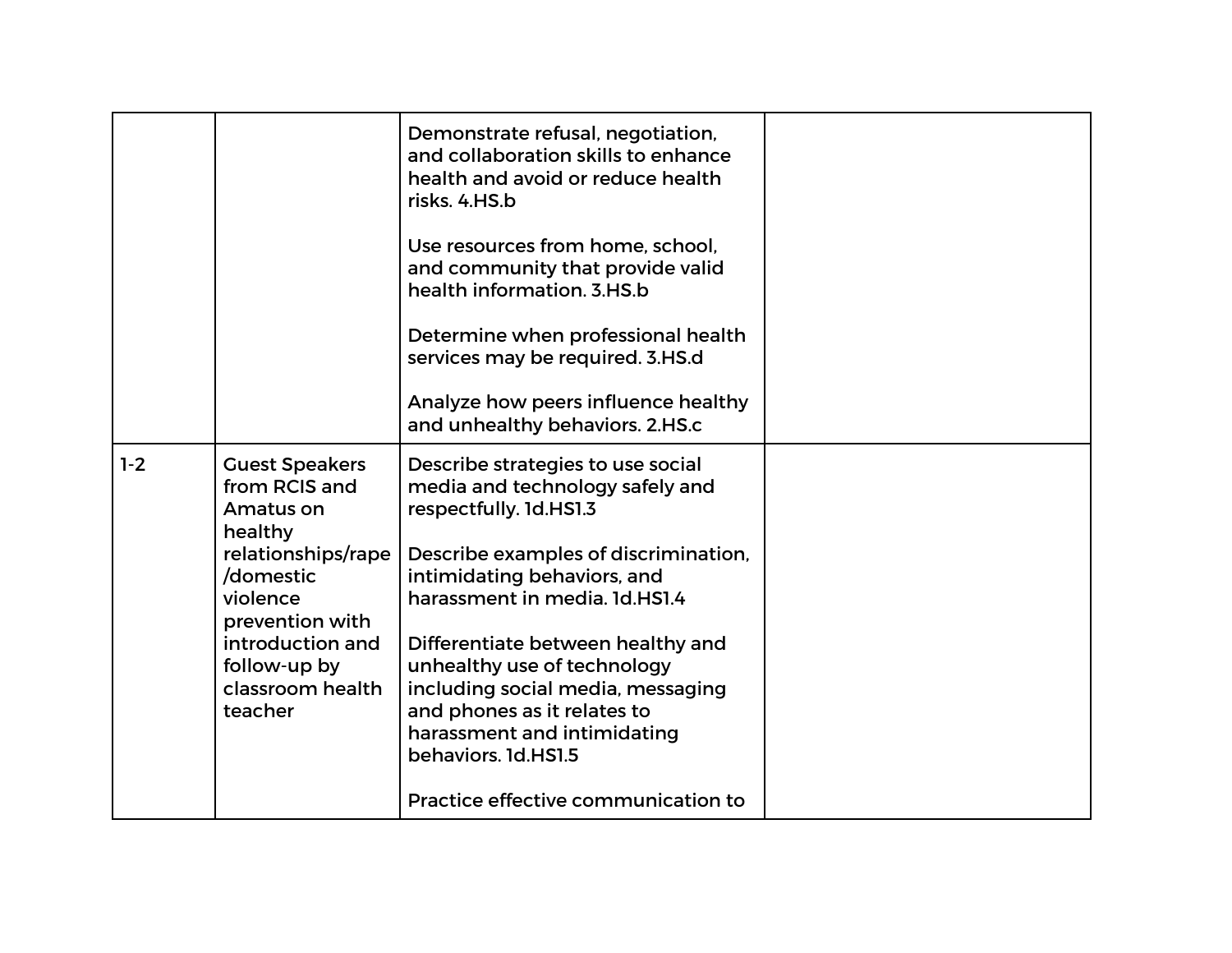|  | request that bullying, sexual<br>harassment, and racism stop. 1d.HS1.8                                                                                              |  |
|--|---------------------------------------------------------------------------------------------------------------------------------------------------------------------|--|
|  | Define and identify affirmative<br>consent, sexual coercion, boundary<br>violations, and situations when an<br>individual can and cannot give<br>consent. 1d.HS1.10 |  |
|  | Summarize situations and behaviors<br>that constitute sexual mistreatment.<br>grooming, harassment, abuse,<br>assault, exploitation, and trafficking.<br>1d.HS1.11  |  |
|  | Assess ways to deter bullying, sexual<br>harassment, and racism. 1d.HS1.6                                                                                           |  |
|  | Analyze how physical, social, cultural,<br>and emotional environments may<br>contribute to violence. 1d.HS1.7                                                       |  |
|  | Use resources from home, school,<br>and community that provide valid<br>health information. 3.HS.b                                                                  |  |
|  | Determine when professional health<br>services may be required. 3.HS.d                                                                                              |  |
|  | Analyze how peers influence healthy<br>and unhealthy behaviors. 2.HS.c                                                                                              |  |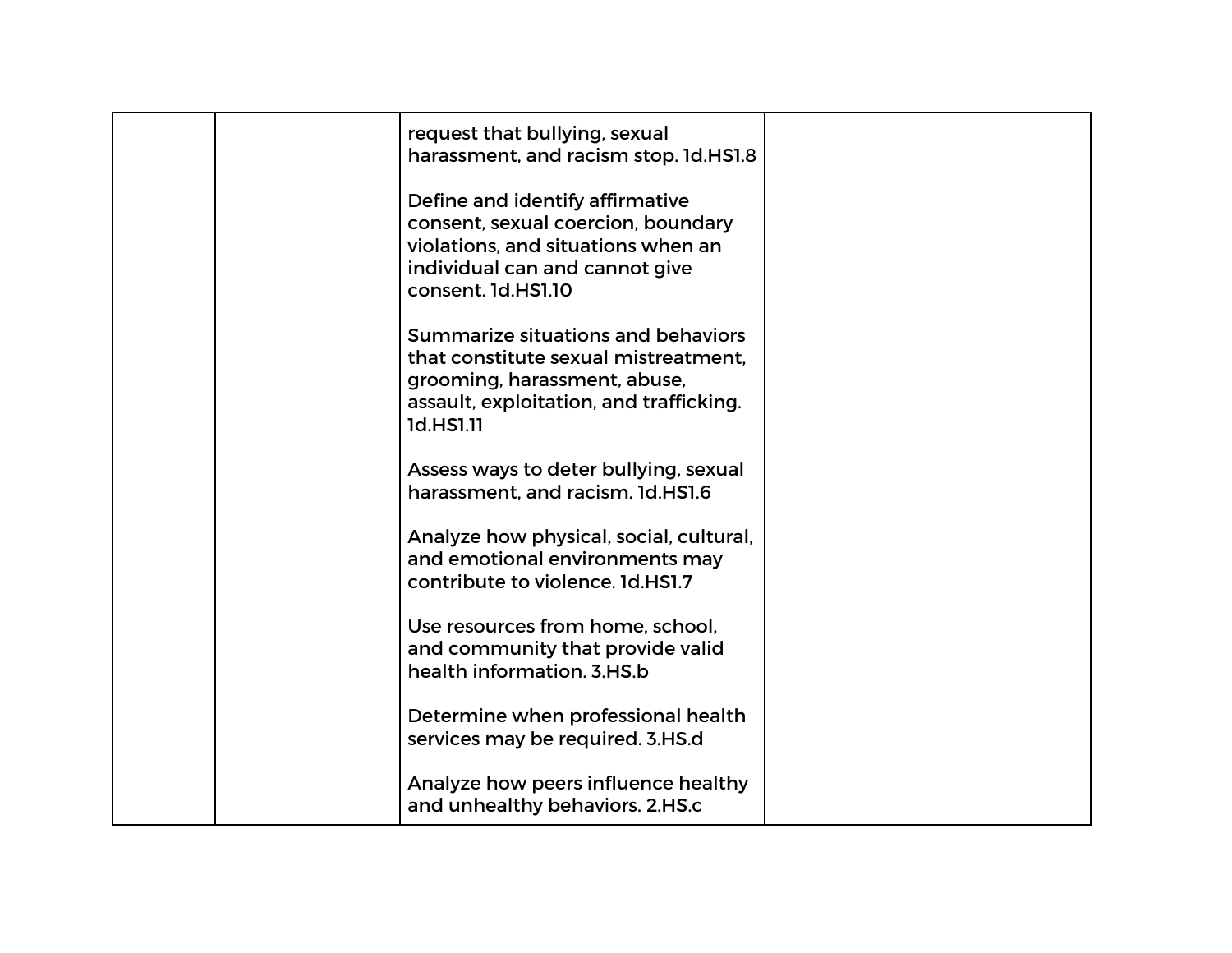| 1 | Abuse and assault                                              | Identify multiple ways to report<br>bullying, sexual harassment, racism,<br>and other violent behaviors. 1d.HS1.12<br>Demonstrate ways in which a<br>positive bystander could respond to a<br>situation when they or someone else<br>is being sexually mistreated,<br>groomed, harassed, abused,<br>assaulted and/or exploited. 1d.HS1.13<br>Explain why a person who has been<br>sexually mistreated, groomed,<br>harassed, abused, assaulted, or<br>exploited is not at fault. 1d.HS1.14 |  |
|---|----------------------------------------------------------------|--------------------------------------------------------------------------------------------------------------------------------------------------------------------------------------------------------------------------------------------------------------------------------------------------------------------------------------------------------------------------------------------------------------------------------------------------------------------------------------------|--|
|   | Safety and<br>Violence<br><b>Prevention Test or</b><br>Project | Demonstrate a variety of healthy<br>practices and behaviors that will<br>maintain or improve the health of<br>self and others. 7.HS.b<br>Defend the healthy choice when<br>making decisions. 5.HS.f<br>Evaluate the effectiveness of health<br>related decisions. 5.HS.g<br>Utilize skills for communicating<br>effectively with family, peers, and<br>others to enhance health. 4.HS.a                                                                                                    |  |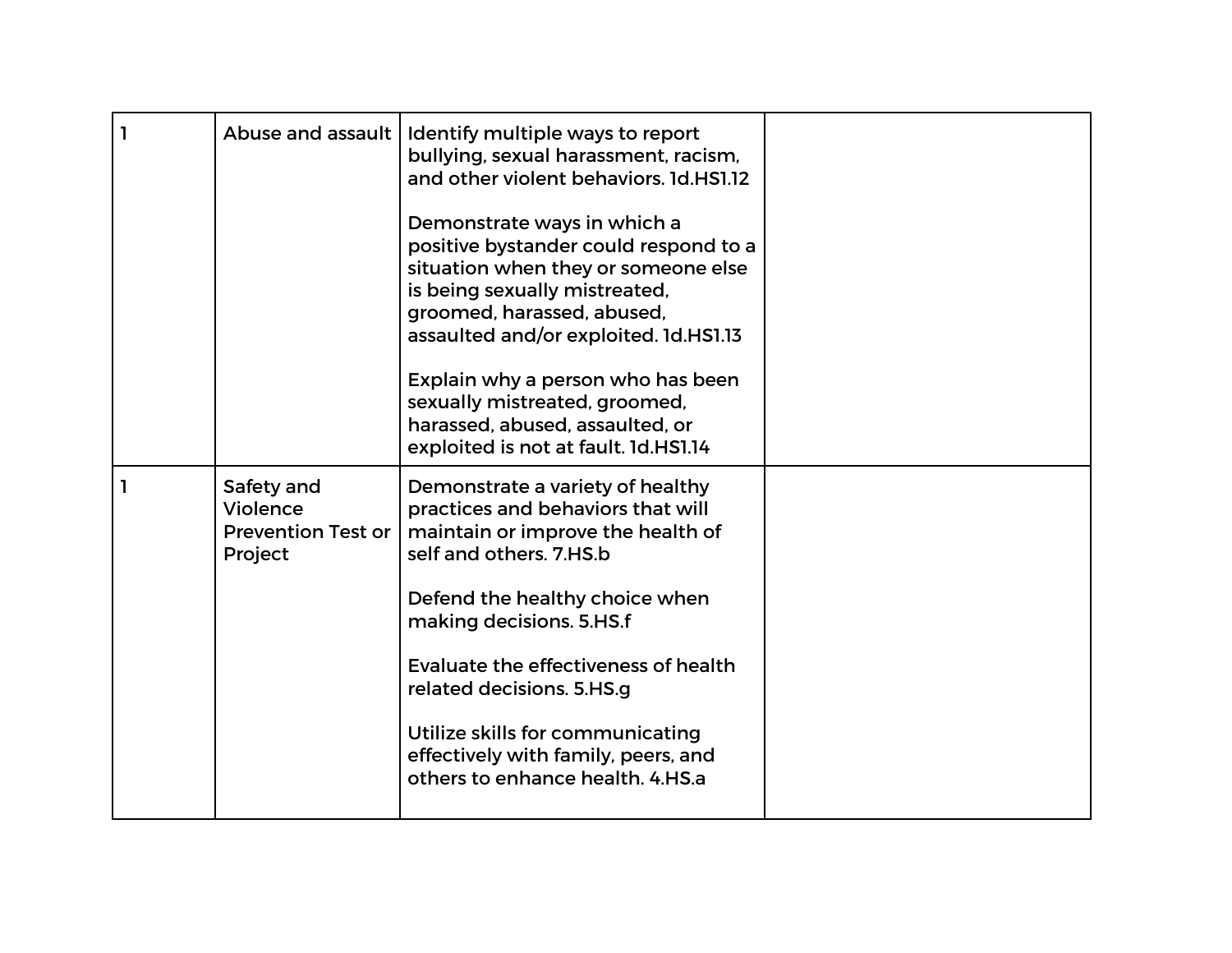|                |                                                                                                                                 | <b>Access valid and reliable health</b><br>products and services. 3.HS.e<br>Use resources from home, school,<br>and community that provide valid<br>health information, 3.HS.b<br>Determine when professional health<br>services may be required. 3.HS.d                                                                                                                                                                                                                                                      |                                                                                                                                                                                                                                                                                                                                                                                                                                                                                       |
|----------------|---------------------------------------------------------------------------------------------------------------------------------|---------------------------------------------------------------------------------------------------------------------------------------------------------------------------------------------------------------------------------------------------------------------------------------------------------------------------------------------------------------------------------------------------------------------------------------------------------------------------------------------------------------|---------------------------------------------------------------------------------------------------------------------------------------------------------------------------------------------------------------------------------------------------------------------------------------------------------------------------------------------------------------------------------------------------------------------------------------------------------------------------------------|
| $\overline{2}$ | <b>Family Life and</b><br><b>Human Sexuality:</b><br>Abstinence,<br>Conception,<br>Contraception,<br>Reproduction,<br>Pregnancy | Describe common symptoms, or lack<br>thereof, of and treatments for STIs,<br>including HIV. 1c.HS1.13<br>Explain the steps to using barrier<br>methods correctly 1c.HS1.14<br>Compare and contrast types of<br>contraceptive and disease-<br>prevention methods. 1c.HS1.15<br>Identify the laws related to<br>reproductive and sexual health care<br>services 1c.HS1.17<br>Summarize the relationship between<br>the menstrual cycle and conception.<br>1c.HS1.10<br>Identify sexual behaviors vaginal, oral, | <b>Family Life and Human Sexuality</b><br><b>Unit Essential Questions:</b><br>How can I make good decisions<br>concerning family life and<br>human sexuality?<br>How can I set personal goals to<br>maintain a healthy lifestyle?<br>How do family, peers, culture,<br>media, and technology influence<br>my choices?<br>How can I access valid<br>information, products, and<br>services to enhance personal<br>health and make healthy<br>choices?<br>How can I use goal-setting to |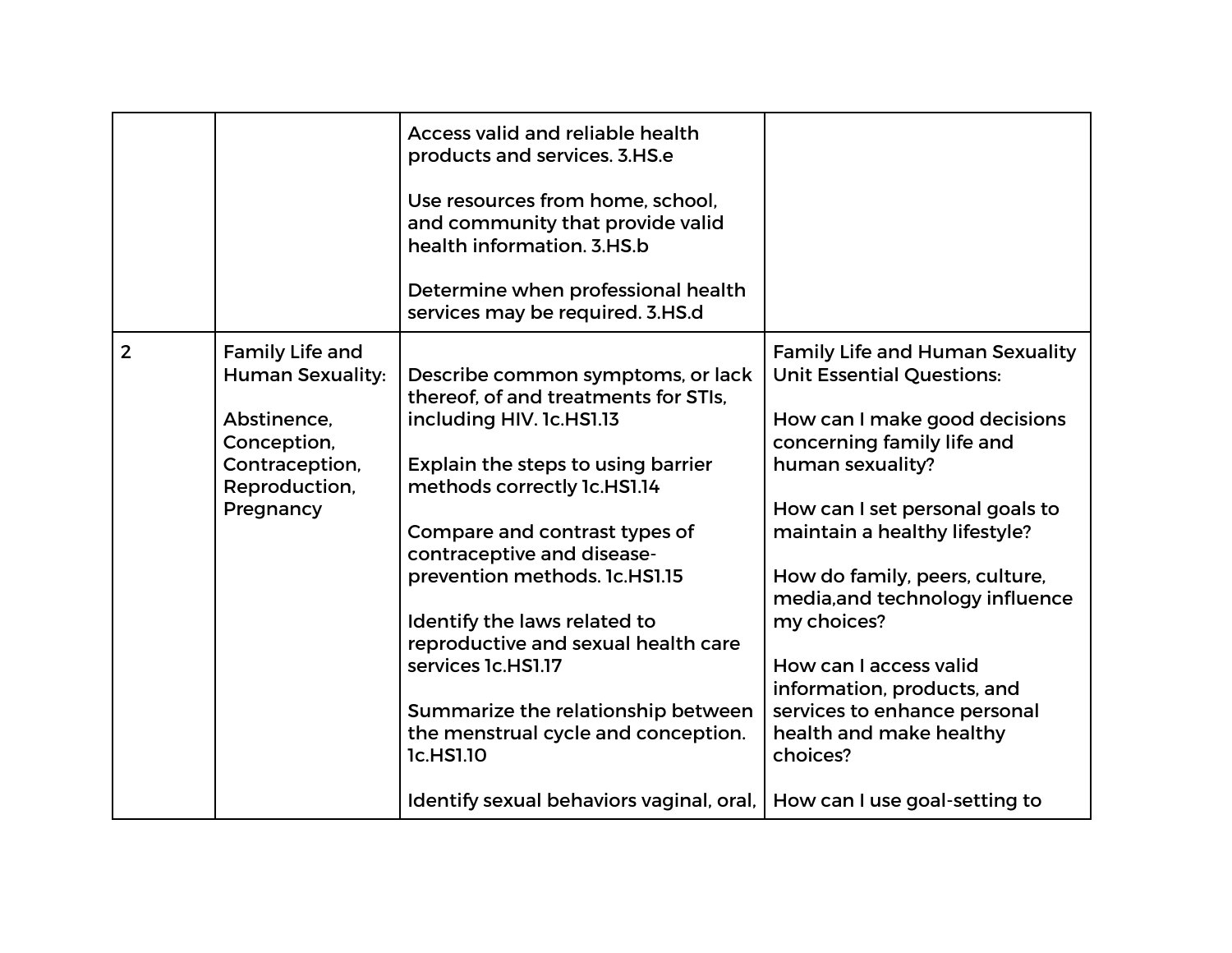|              |                                       | and anal sex, that impact the risk of<br>unintended pregnancy and potential<br>transmission of STIs, including<br><b>HIV.1c.HS1.11</b><br>Use resources from home, school.<br>and community that provide valid<br>health information. 3.HS.b<br>Determine when professional health<br>services may be required. 3.HS.d<br>Analyze how peers influence healthy<br>and unhealthy behaviors. 2.HS.c | enhance health and make<br>healthy choices?<br>How can I practice health<br>enhancing behaviors and avoid<br>or reduce risks to my health?<br>How can I advocate for personal,<br>family, and community health? |
|--------------|---------------------------------------|--------------------------------------------------------------------------------------------------------------------------------------------------------------------------------------------------------------------------------------------------------------------------------------------------------------------------------------------------------------------------------------------------|-----------------------------------------------------------------------------------------------------------------------------------------------------------------------------------------------------------------|
| $\mathbf{I}$ | <b>Family Life Test or</b><br>Project | Demonstrate a variety of healthy<br>practices and behaviors that will<br>maintain or improve the health of<br>self and others. 7.HS.b<br>Examine barriers that can hinder<br>healthy decision-making. 5.HS.a<br>Defend the healthy choice when<br>making decisions. 5.HS.f<br>Evaluate the effectiveness of health<br>related decisions. 5.HS.g<br>Utilize skills for communicating              |                                                                                                                                                                                                                 |